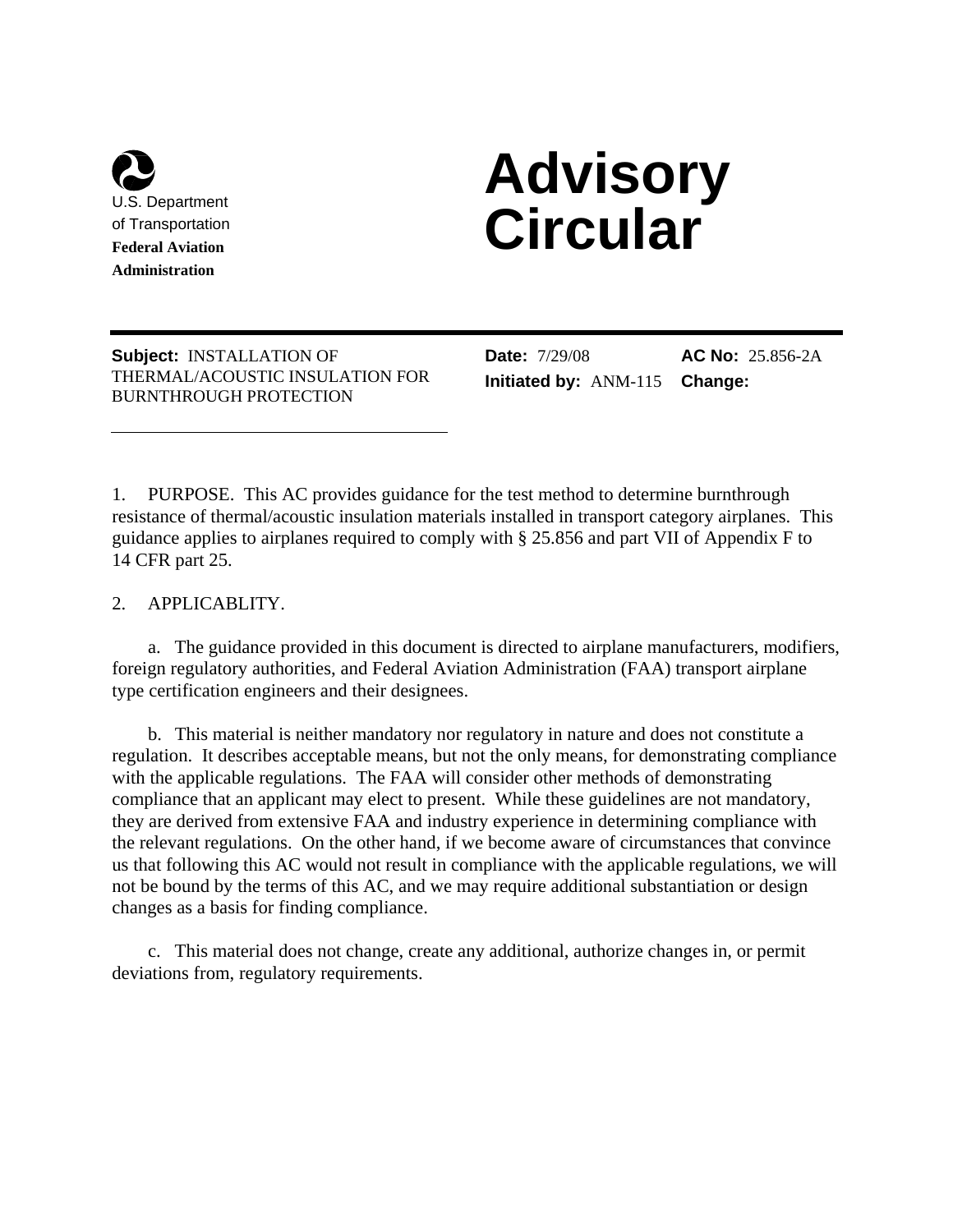3. CANCELLATION. This AC cancels AC 25.856-2, Installation of Thermal/Acoustic Insulation For Burnthrough Protection, dated 1/17/06.

# 4. RELATED REGULATIONS AND DOCUMENTS.

a. 14 CFR 25.856 and part VII of Appendix F to 14 CFR part 25.

 b. Advisory Circular (AC) 25.856-1, "Thermal/Acoustic Insulation Flame Propagation Test Method Details." You can download an electronic copy of AC 25.856-1 from the Internet at http://rgl.faa.gov. You may order a paper copy from the U.S. Department of Transportation, Subsequent Distribution Office, M-30, Ardmore East business Center, 3341 Q 75<sup>th</sup> Avenue, Landover, MD 20795.

#### 5. BACKGROUND.

a. Accidents have illustrated the threat that exists due to fuel spillage from damaged aircraft fuel tanks that result in pool fires that penetrate into the cabin. Research has shown that the aluminum skin currently in use offers little opportunity to prevent burnthrough. Thermal/acoustic insulation having the appropriate fire resistant properties and installed in a controlled manner, however, can delay the onset of fire into the cabin for a sufficient length of time to allow passenger evacuation. The installation methods and materials are critical in deriving the benefit of fire resistant thermal/acoustic insulation.

b. Amendment 25-111 (68 FR 45046, July 31, 2003) introduced a new test method and requirement into part 25 that improves the fire penetration resistance of thermal/acoustic insulation. This AC provides guidance on the installation details and techniques that have been found to be acceptable to realize the full potential of materials having satisfactory fire-resistant properties. Since the primary threat from pool fires is to the lower half of the fuselage, the regulation applies only to the lower half (see paragraph 7e of this AC). The installation criteria specified in this AC are applicable to thermal/acoustic insulation installed in that area; however, use of similar techniques throughout the airplane may be desirable for consistency.

c. The guidance in this AC is mainly directed at insulation systems consisting of a batting encapsulated by a moisture barrier. The insulation is installed by mechanically fixing it to the airframe structure. The guidance in this AC may be inappropriate or not applicable to certain materials and/or installation systems. Where doubt exists as to the relevance of the criteria specified to any particular installation system, perform testing on a burnthrough test rig configured to be representative of a fuselage exposed to a pool fire. See paragraph 8 of this AC for further discussion of this issue.

d. The test method in Appendix F, part VII to part 25 is stringent, and requires that all samples meet the pass/fail criteria specified. As with any stringent test method, there may occasionally be a statistically predictable failure of a material that, as a rule, satisfies the criteria. In order to address this situation without permanently banning this material from use, the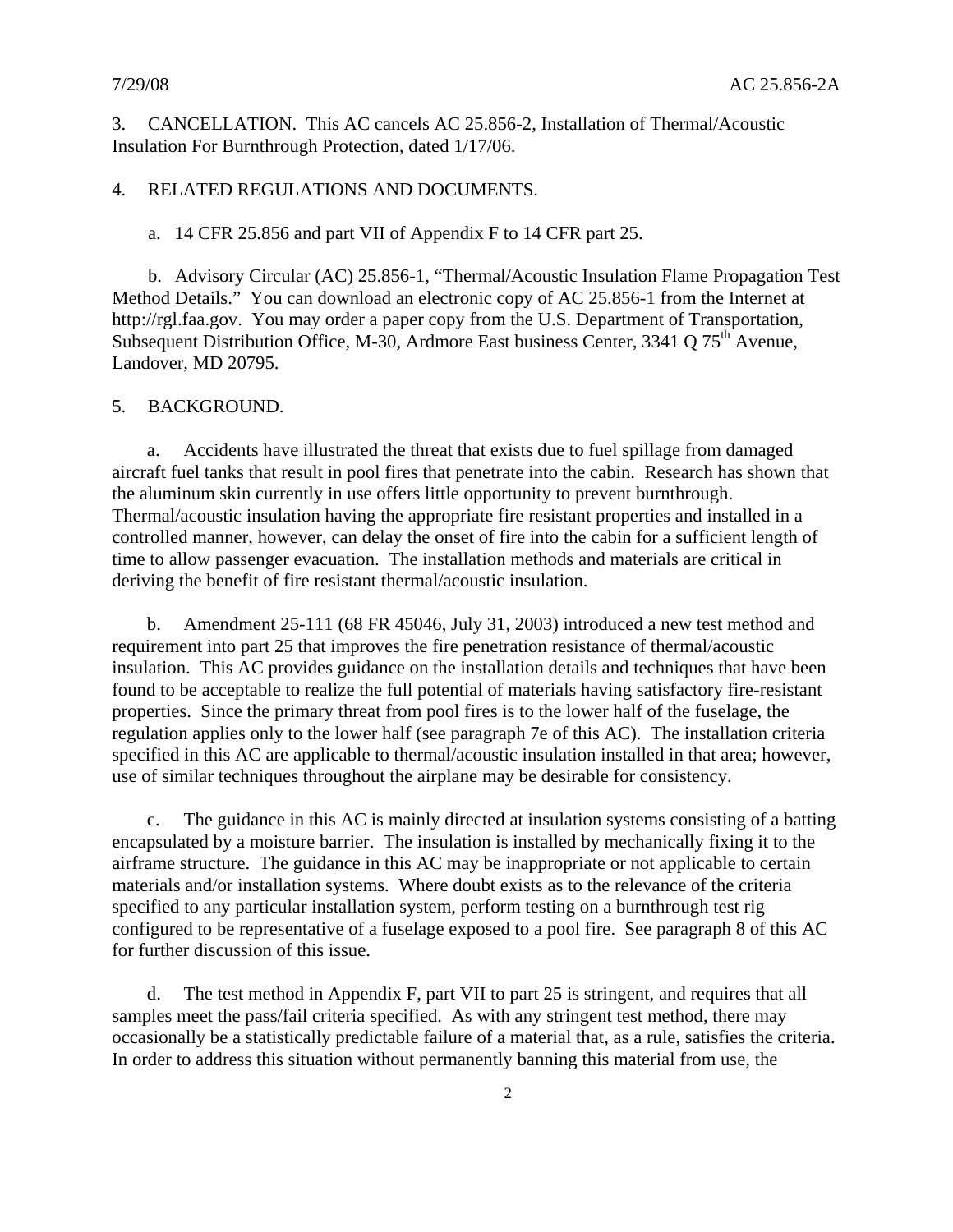following is an acceptable procedure to address a sample failure. To use the following procedure, only one of the three original sample sets may fail. Note that use of this procedure does require that the test be run longer than 4 minutes, in order that the average burnthrough time be at least 4 minutes.

 (1) Test a fourth sample set and average the burnthrough time results of all four tests. If the average exceeds 4 minutes, the material may be used, provided the fourth sample passes the test.

 (2) If the fourth sample set should also fail the test, it is acceptable to test an additional two sample sets (for a total of 6) and average the results. If four of the six sample sets pass the test, *and* the average burnthrough time of all six tests exceeds 4 min, the material can be used.

 (3) Consider using materials from more than one lot/batch to make the additional test samples.

e. Section 25.856(b) applies to thermal acoustic insulation that would contribute to post crash fire safety. This regulation has a specific provision that excludes from the compliance requirement "thermal/acoustic insulation installations that the FAA finds would not contribute to fire penetration resistance." The FAA has reviewed numerous installation concepts and established common applications of this provision. These are discussed in paragraph 9 of this AC.

#### 6. EXPLANATION OF TERMS.

 a. Burnthrough. The penetration of an external fire into the airplane cabin, typically through the airplane skin, insulation, and sidewall or floor structure. For the purposes of the test, a breach of 0.25" or more in diameter is considered burnthrough.

 b. Overlap. The length of insulation material that presents a double thickness of material either against the airplane skin, for the purposes of joining two bags, or abutting airframe structure other than the fuselage skin (see figure 1).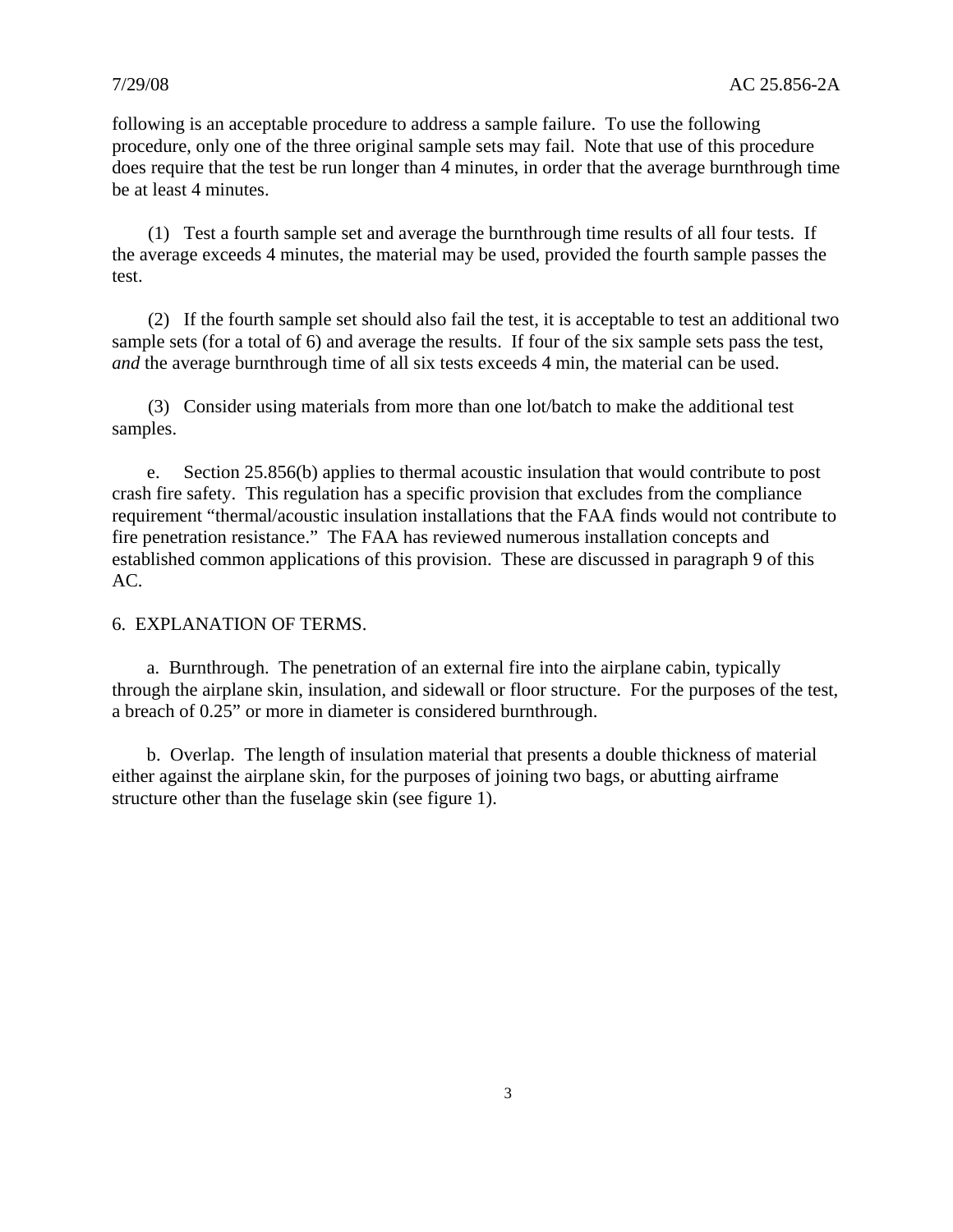

 c. Pool Fire.An extensive ground fire originating from fuel spillage from damaged airplane fuel tanks.

 d. Thermal/Acoustic Liner. Any materials (for example, a blanket) that are used to thermally or acoustically insulate the interior of the airplane. These materials are typically installed onto the airplane skin or other structure and can form a barrier between the passenger cabin and an external fire. Thermal/acoustic liners consisting of batting encapsulated by a moisture barrier may be known as "bags."

 e. Field Blanket: Thermal/acoustic liner positioned between structural members (frames, for example) and typically fastened on the liner's periphery.

 f. Lower Half: The area of the fuselage below the horizontal line that bisects the cross section of the fuselage. This may be determined using the height of the fuselage as a basis.

7. INSTALLATION OF THERMAL/ACOUSTIC INSULATION.

 a. General. As noted previously, the method of installation is very important in realizing the benefits of improved materials. To date, numerous thermal/acoustic insulation materials have been successfully tested. These materials can be classified into three basic categories: batting systems, barrier systems, and encapsulating systems.

 (1) A batting system incorporates a more fire-resistant material to either partially, or fully, replace the industry-standard fiberglass material. In some instances, the system may contain layers of both improved and standard materials.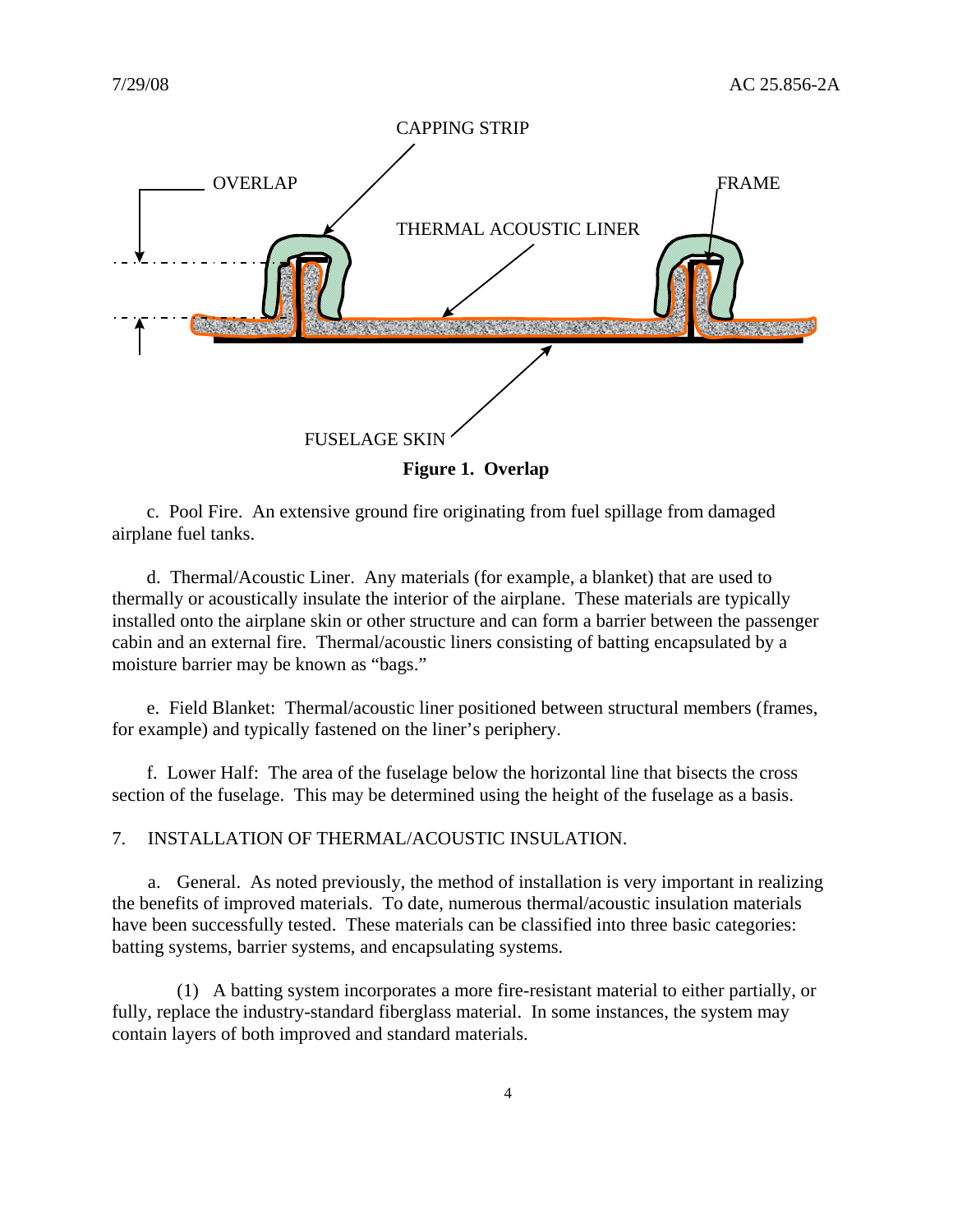(2) A barrier system uses a thin, fire-resistant barrier material placed within the standard fiberglass blanket. This barrier can be placed outboard of the insulation batting, inboard of it, or sandwiched between layers.

 (3) An encapsulating system incorporates a fire-resistant film cover material, surrounding the batting, that also acts as a fire barrier. A variant of this arrangement could have the fire-resistant film on only one face of the blanket.

Note: Appendix 1 of this AC contains schematic representations of systems that have been tested using actual airplane structure and satisfy the requirement. These schemes can be demonstrated in the test rig, as defined in Appendix F, part VII. Variations from the representations shown in Appendix 1 of this AC that would make the installation more critical (for example, increased fastener pitch) may need to be assessed using a fixture modification such as is shown in paragraph 8 of this AC.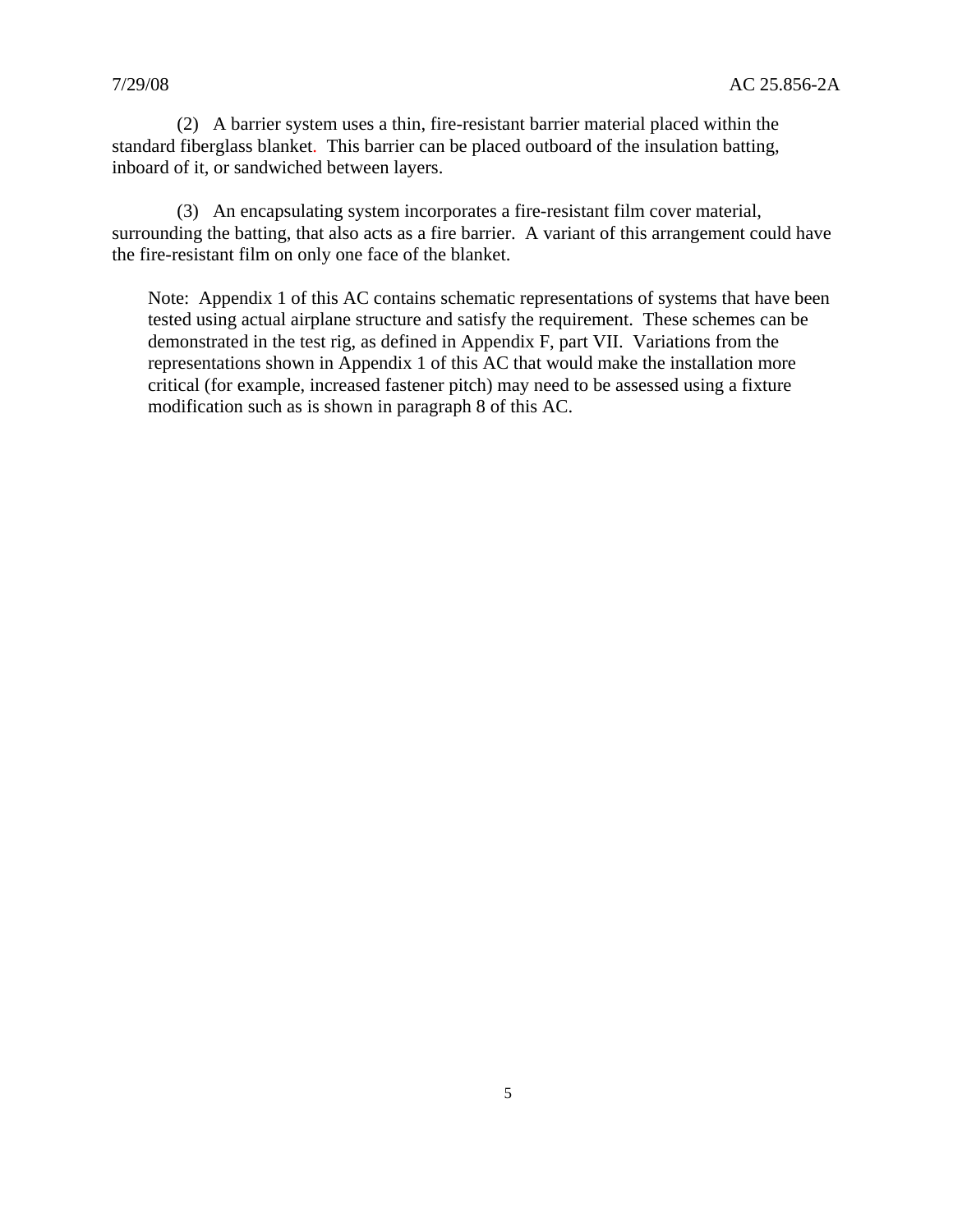# b. Overlap.

 (1) Overlap at Frames. Any gaps in the insulation material provide a possible penetration route for fire to enter the cabin. Testing has shown that it is necessary to install insulation bags at frames so they completely cover the frames. Where this is achieved with more than one blanket, a minimum overlap of two inches should be used. Use the total frame height for frames smaller than two inches. Overlaps greater than two inches will provide greater protection times. Ideally, a single insulation blanket would extend over the frame. See figures 2 and 3. In those cases where there is cargo compartment liner meeting the requirements of part III of Appendix F, attached to or abutting the inboard cap of the frame, it is not necessary to overlap the insulation on the cap of the frame. See figure 4.



**Figure 2. Method of Overlap at Frame** 



**Figure 3. Method of Overlap at Frame**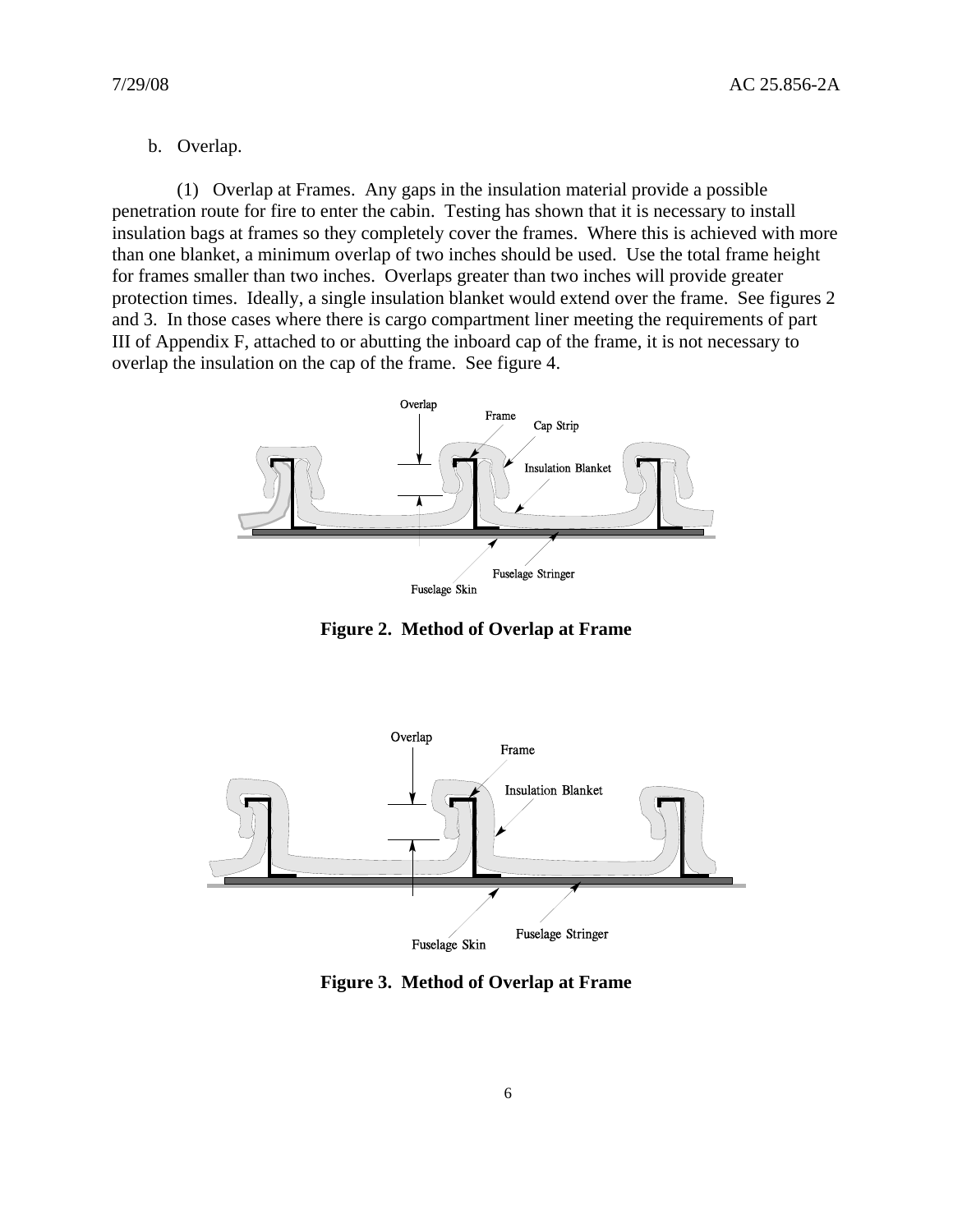

**Figure 4. Cargo Liner as Part of Barrier** 

 (2) Overlapping of Insulation Blankets. Joints between insulation blankets other than over frames should also be such that overlap of the blankets is provided. Testing has shown that a minimum of 6 inches of overlap is required in order to achieve satisfactory protection. For some materials, it may be possible to demonstrate that less than 6 inches of overlap is acceptable using the test burner. In that case, changing the burner/test stand relationship, so that the burner flame impinges between two of the frames, and on the overlapped area, is an example of an acceptable method to substantiate a lesser overlap (see paragraph 8.c.) Additionally, to reduce potential for fire entry, if the installation considerations permit, blankets should be "shingled" so that the upper blanket overlaps the lower blanket in relation to the fuselage interior. Joints may be secured with a tape or mechanical fasteners. See figure 5. Smaller amounts of overlap may be acceptable if the two blankets are fastened together using a fire-resistant fastening method, i.e., the melting point of the fastener is at or above the flame temperature. Typical hook and loop fasteners have not proven to be any more effective in delaying burnthrough than with blankets that are not fastened. Joints between blankets within a frame bay are not recommended where the overlap would be at the extreme bottom of the fuselage.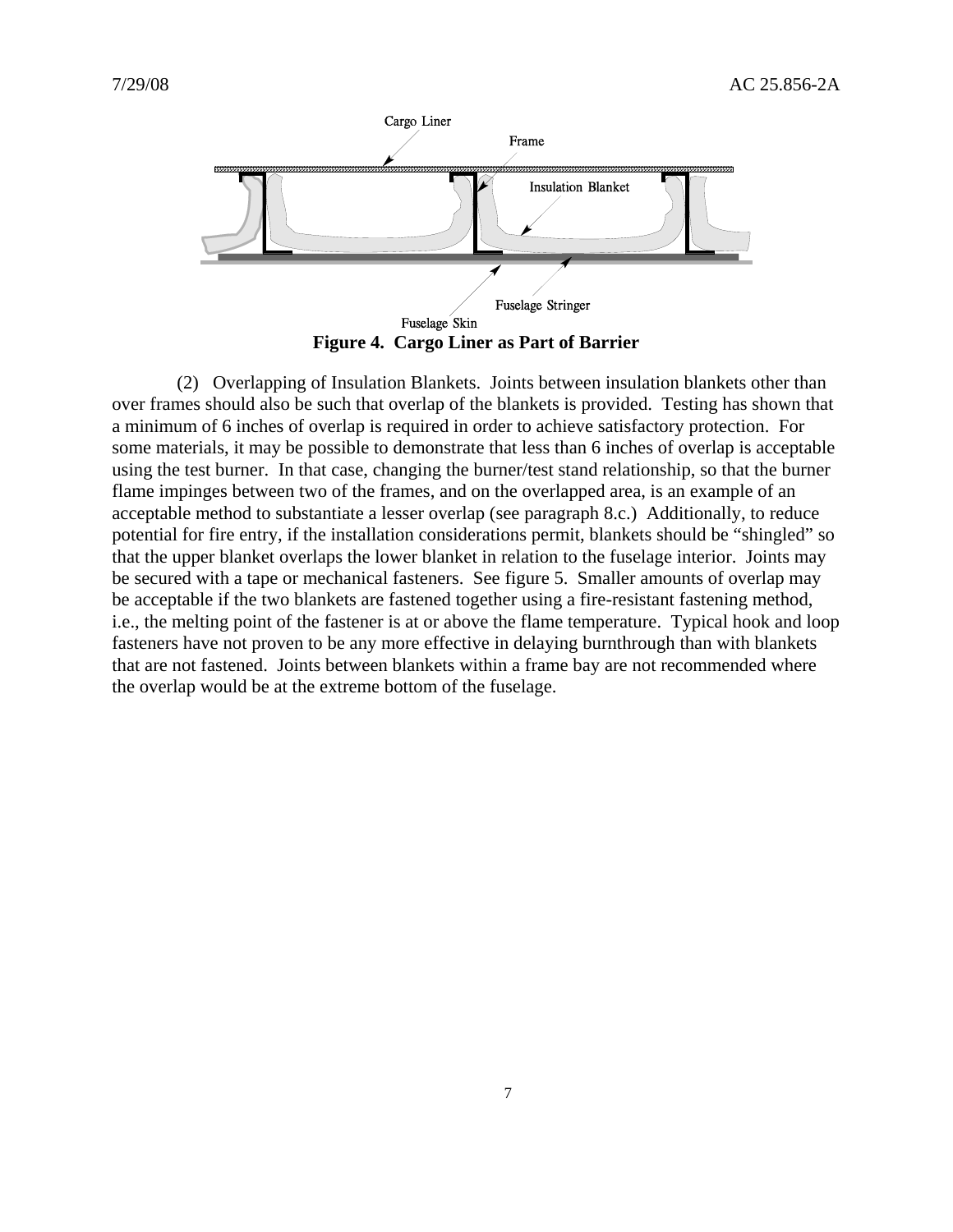

**Figure 5. Method of Overlapping**

c. Discontinuities.

 (1) Terminal blocks, pipe attachments, or any other feature attached to the airplane structure in close proximity to the airplane skin present a possible fire penetration route unless protected. Where practical, the thermal/acoustic liner should be installed so as to minimize the potential for fire penetration. This might be achieved by providing a degree of overlap of the liner, or fabricating the item creating the discontinuity in the liner out of material that is fire resistant.

 (2) Certain discontinuities are unavoidable: for example, where essential systems must go from the outboard to the inboard side of the insulation material, and such systems cannot practically be constructed of fire-resistant material themselves. Since the regulation does not mandate installation of thermal/acoustic insulation, such discontinuities cannot be prohibited, although their occurrences should be minimized. Such discontinuities need not be considered in the test samples. The rule, however, *does* require consideration of the installation design methodology, so discontinuities in the insulation would not be acceptable if they are *caused by* the installation design methodology.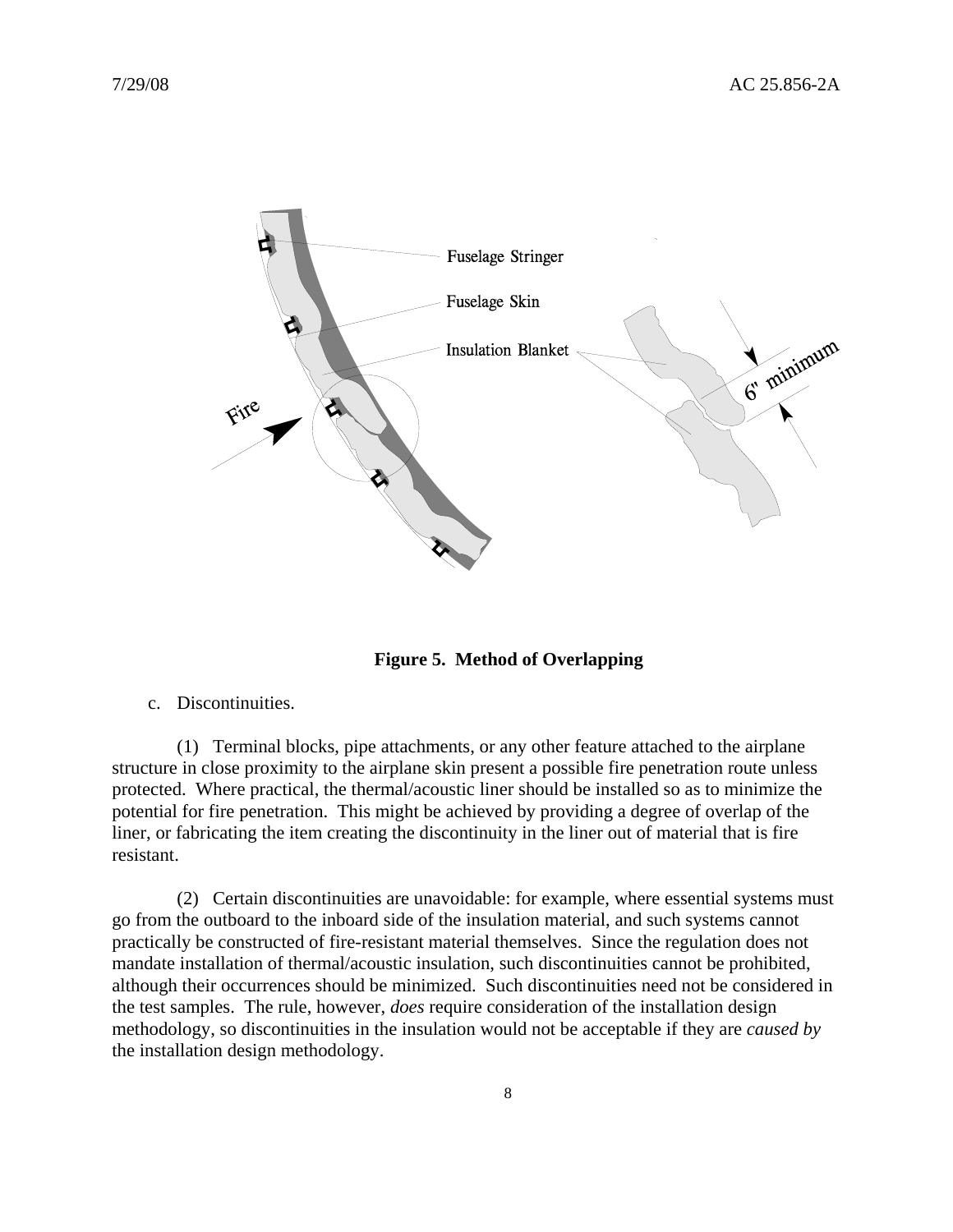(3) Alternatives such as intumescent coatings may provide a means to address certain discontinuities, where a change to the installation methodology would be cumbersome. An applicant that proposes to use an intumescent coating in this way should coordinate its proposal with the FAA, since there are at present no standardized methods for testing this approach.

- d. Attachment Methods.
	- (1) General.

 (a) Penetration of thermal/acoustic liners should be avoided wherever possible since this results in a possible fire entry point. Attachment methods that do not penetrate the liners, such as over-frame attachments, are preferred, and carry fewer constraints on the type of material they may be constructed from.

 (b) Attachment methods that provide good mechanical retention of thermal/acoustic liners are more likely to provide good burnthrough protection, provided they also have the other physical and material properties defined in this AC.

 (c) Fasteners that are potentially exposed to the fire and maintain the continuity of the barrier do not require testing if they are of a material whose melting point exceeds the fire temperature. Other such fasteners should be tested. Fasteners that are not exposed to the fire can be made of aluminum or high temperature plastic. Attachments to the structure do not require testing if the attachment to the structure is not critical in maintaining the barrier, e.g., fasteners that maintain a specific shape or form, but whose failure does not introduce a void in the barrier.

 (d) The purpose of the tests discussed in paragraphs 8b and 8c of this AC is primarily to ensure the *continuity* of the barrier, rather than fire resistance of the material system. Heat flux is not measured in these tests, because the ability of the material to resist heat transfer should have been demonstrated in the basic material test. The installation test shows whether the attachment materials and methods will prevent physical fire penetration.

 (2) Through-Frame Attachments. Attachment methods or fasteners that penetrate the insulation bag and frame should be metallic (that is, aluminum, or material with an equivalent melting point). Attachment point spacing (pitch) along the frame should be a maximum of 14 inches. Testing has shown that a pitch of 14 inches will provide acceptable fire penetration resistance. Conversely, testing has also shown that a pitch of less than 14 inches does not provide significantly enhanced protection. See figures 6 and 7.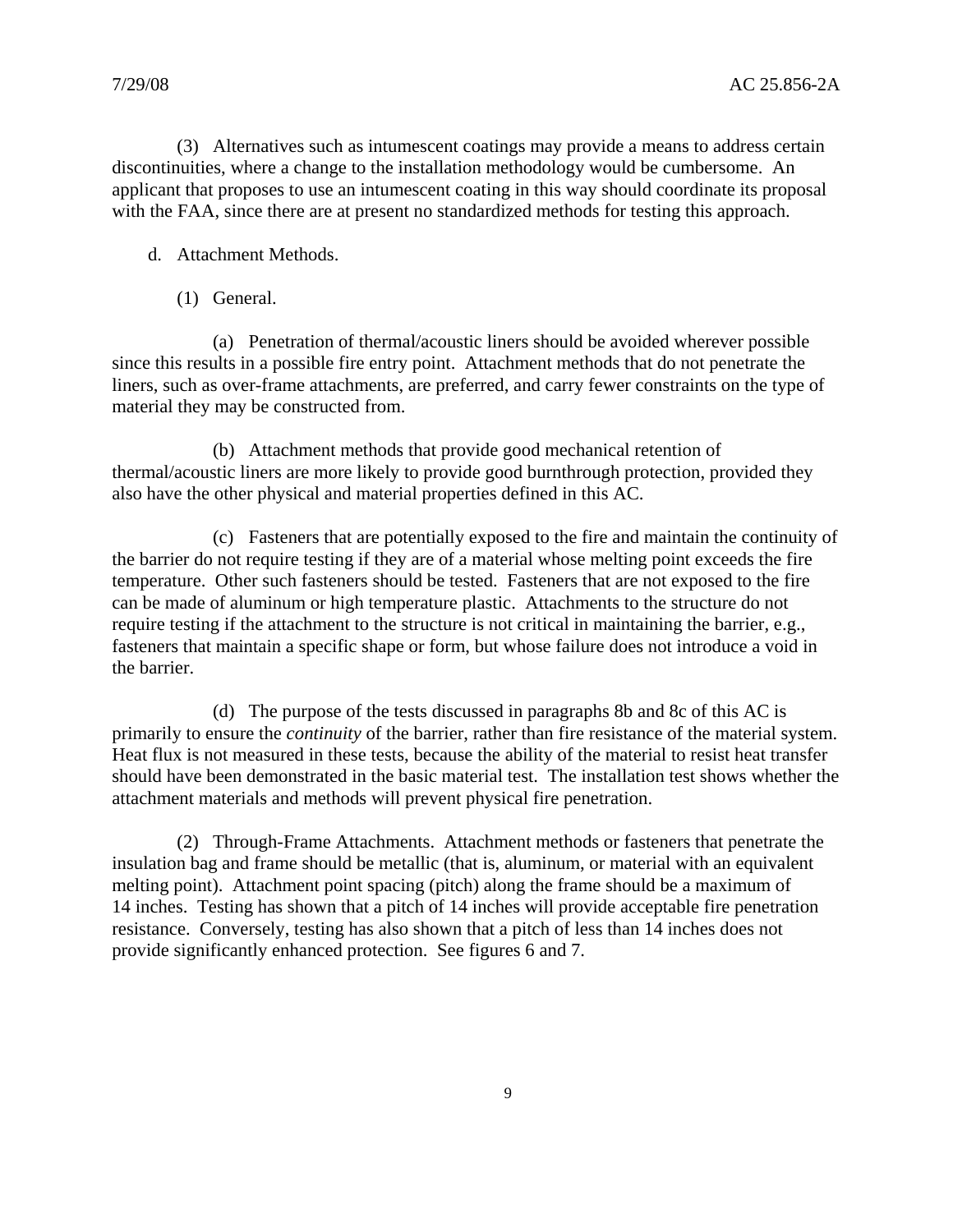

**Figure 6. Frequency of Attachment (Pitch)** 



**Figure 7. Through-Frame Fastener**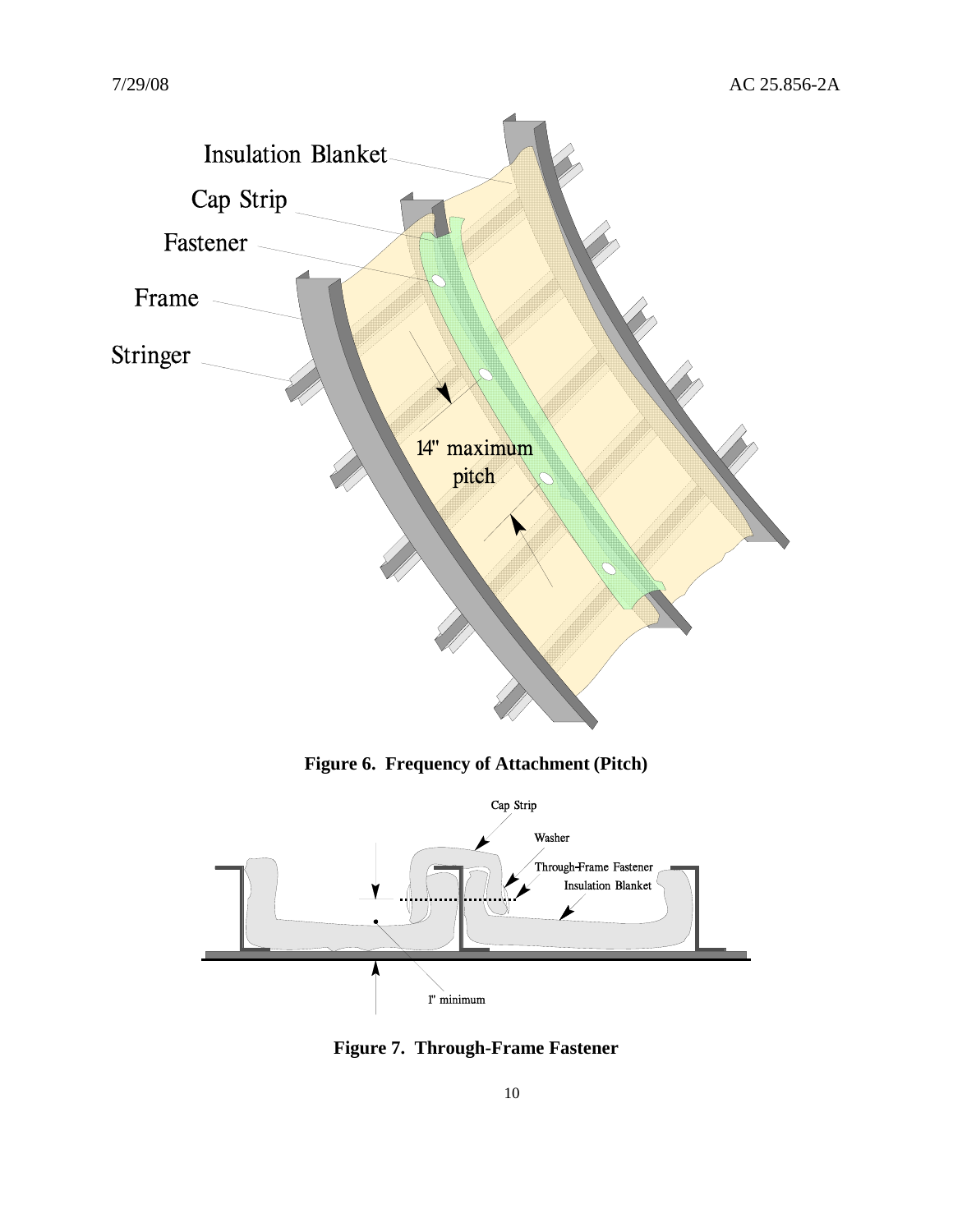Through-frame attachments should be installed as far away from the fuselage skin as practical. The space between the fuselage skin and the through-frame attachment should be a minimum of 1 inch. Where it is not practical to achieve this amount of space, consideration should be given to alternative attachment methods (for example, over-frame attachments). See figure 8. Note that this AC does not address structural ramifications associated with attachments that penetrate the airframe.



**Figure 8. Over frame Attachment**

(3) Over-frame Attachments. Fasteners that do not penetrate the frame, but provide attachment for the insulation bags by clipping them over the top of the frame, have been found to be satisfactory in terms of preventing fire penetration at the joints. The design and material of such clips and their pitch should provide good retention of the thermal/acoustic liners. A maximum pitch of 14 inches for over-frame attachments has been demonstrated to be acceptable for compliance. See figures 8 and 9.



**Figure 9. Over Frame Blanket Installation** 

(4) Stringer Attachments. Fasteners that penetrate the thermal/acoustic liner and attach it to stringers should be metallic (that is, aluminum, or material with an equivalent melting point). See figure 10. However, as noted in paragraph  $7.(d)(1)(c)$ , fasteners that only maintain the shape or contour of the blanket could be made from any material.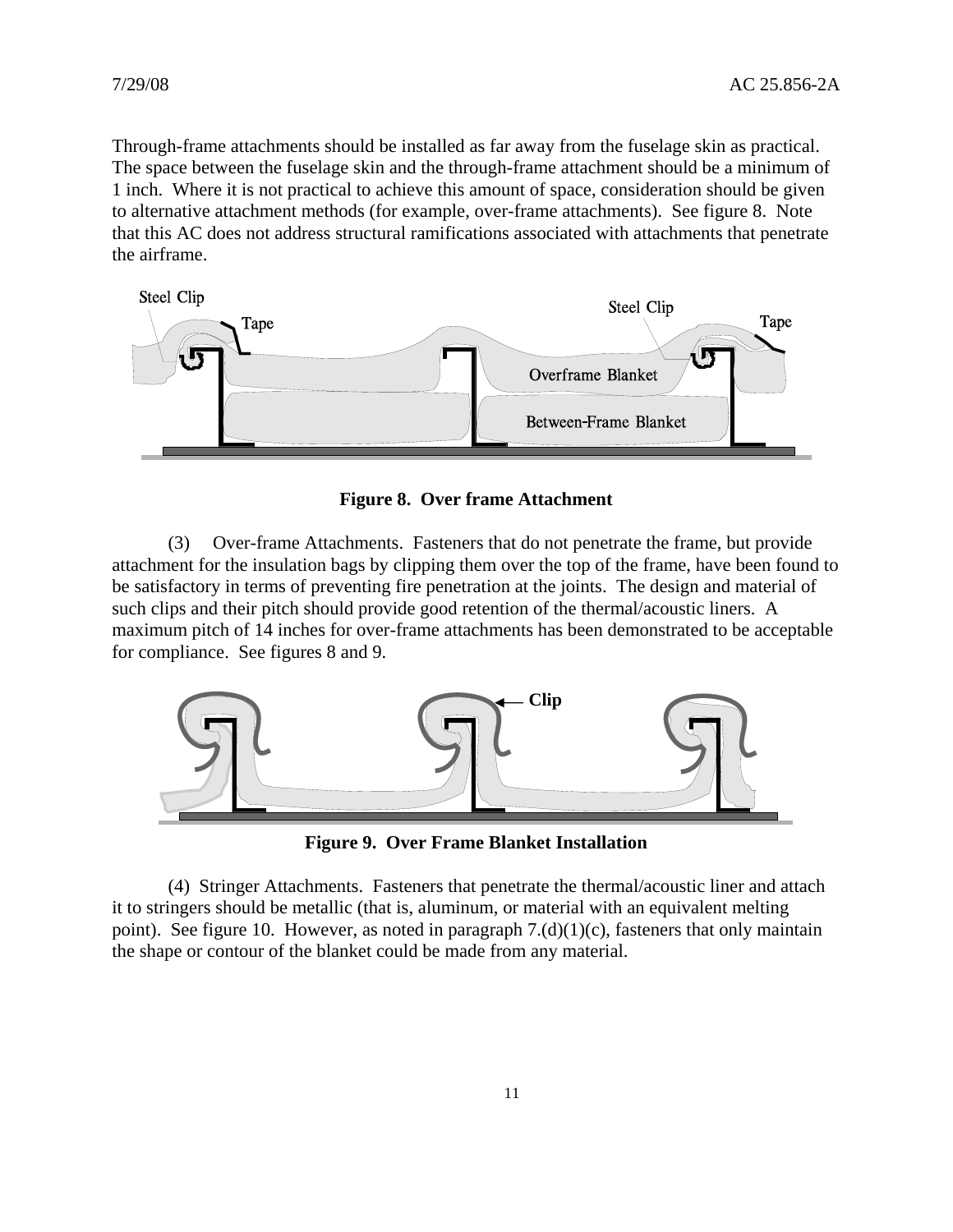

**Figure 10. Stringer-Mounted Fastener** 

 e. Lower Half. Section 25.856 requires that thermal/acoustic insulation installed in the lower half of the fuselage comply with the test requirements of part VII of Appendix F for flame penetration resistance. As discussed in the preamble to Amendment 25-111, the requirement applies to thermal/acoustic insulation installed against the fuselage skin, or in another manner that provides burnthrough protection. The regulation *does not* apply to insulation on ducts installed in the lower half of the fuselage, where the insulation would not contribute to burnthrough protection. The requirement *does* apply to insulation installed on the floor panels, if there was no insulation installed on the outer fuselage in the lower half. The requirement does *not* apply to both places when insulation is installed in both places. It is the intent of the regulation that the occupied areas of the airplane have greater fire protection through enhanced burnthrough resistance of the lower half of the fuselage, using installed insulation (see figure 11).



Figure 11. Shows two approaches to insulating the lower half of the airplane. On the left, the insulation is installed on the fuselage skin; on the right, the insulation is installed along the floor. Either approach would have to comply with the requirement. But if insulation was installed in both Lower  $\| \wedge \$   $\|$   $\langle \vee \rangle$  places, it would only have to comply in one place.

#### **Figure 11. Insulation on Lower Half of Airplane**

8. OTHER THERMAL/ACOUSTIC INSULATION CONCEPTS. The oil burner test described in part VII of Appendix F is intended to represent the temperature and heat flux approximately equivalent to a post-crash fire. The scale of the test method does not replicate the scale of an actual fire. In addition, the test stand incorporates steel components to facilitate repeated testing, and to eliminate small structural details from the test setup. When materials or installation designs other than those discussed in section 7 are used, the standard test apparatus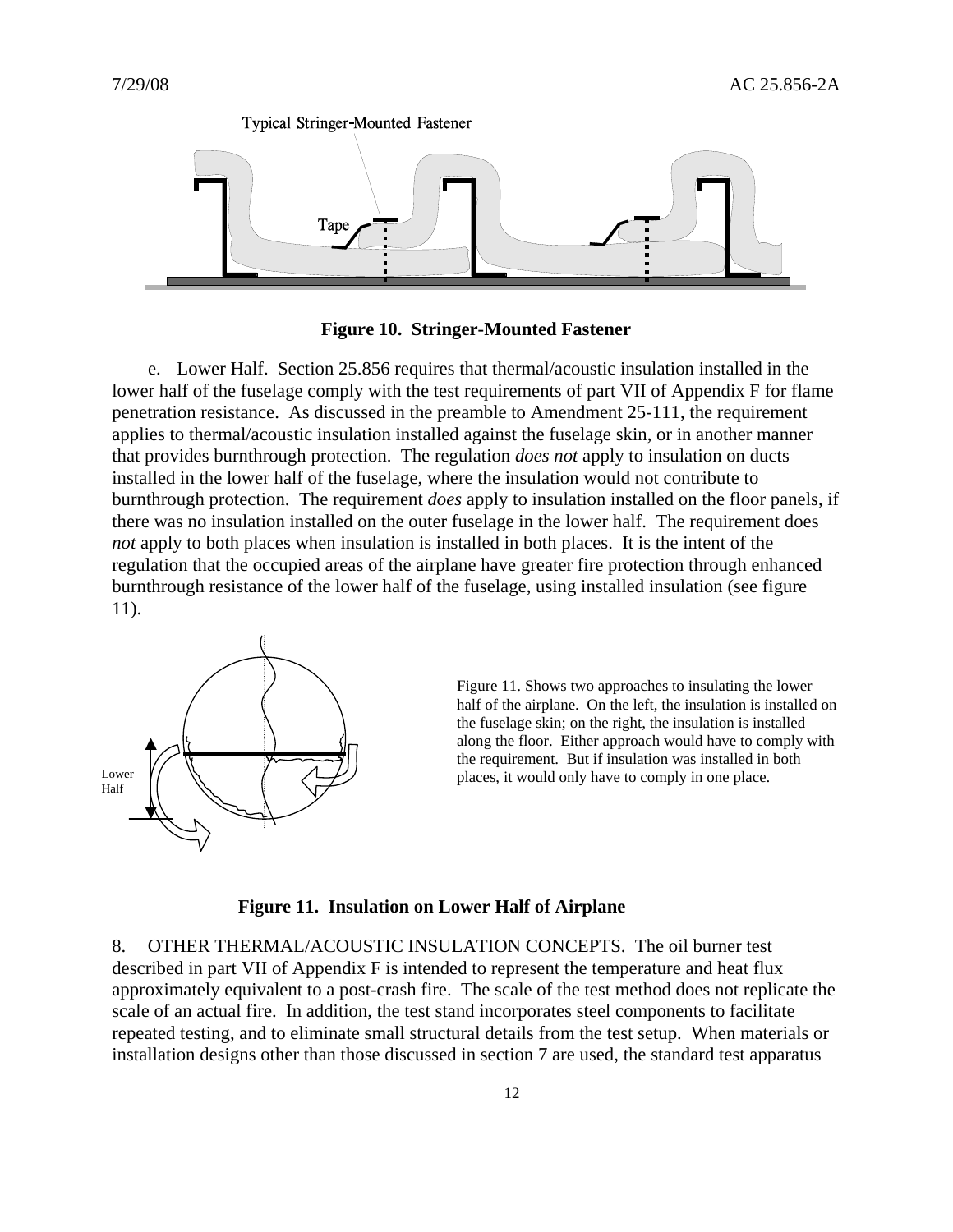may not be appropriate. It is not necessarily adequate to simply incorporate a novel feature or design concept into the test sample to verify its acceptability. In some cases, larger scale testing will be required to support development of special conditions. In other cases, the test burner might be acceptable, but the test stand might require modification (for example, substitution of aluminum frames for the steel frames) in order to produce valid results. This paragraph provides other acceptable means for showing compliance. The discussion of the test fixture modifications and burner orientations is very specific and will provide acceptable results. However, there may be other methods of achieving the same objective, and the discussion below is not meant to imply that only the modifications shown are acceptable.

 a. Other Material Types. As previously noted, this AC assumes one of three methods of providing a fire barrier with respect to substantiation of installation details. Other methods, such as foam blocks or spray-on applications, have not been investigated to the same extent; and reliable substantiation methods for installation have not been developed. Conduct realistic testing on these types of materials to establish guidance for their installation. The general principles for avoiding discontinuities and penetrations are expected to be valid, regardless of the type of insulation employed. Some specifics, for example the amount of overlap, are likely to be different.

 b. Other Means of Attachment. Means of attachment that vary significantly from those described in this AC will require substantiation with more representative installation fixturing. For example, a hook and loop type attachment would require substantiation by test, but could probably be accomplished using the test burner, with appropriate modification to the frames and stringers.

c. Modification of the Test Fixture.

 (1) If the test fixture needs to be modified in order to address material and/or installation schemes not anticipated by the rule, the existing vertical steel frame is replaced with an aluminum frame. Similarly, two of the steel horizontal stringers are replaced with aluminum stringers (see figure 12). This methodology allows the aluminum members to melt and fail with the realism of an actual aircraft fuselage during a post-crash fire scenario. Under these conditions, not only are the blanket materials being tested, but the ability of the insulation *system* for preventing flame penetration is examined. Such a test also assesses details of the system used to attach the insulation to the frame, including clips, tape, hook and loop, etc. Since there are numerous combinations of frame geometry, material thickness etc., the applicant should propose a critical case for substantiation of use on the airplane, if this method of testing is necessary.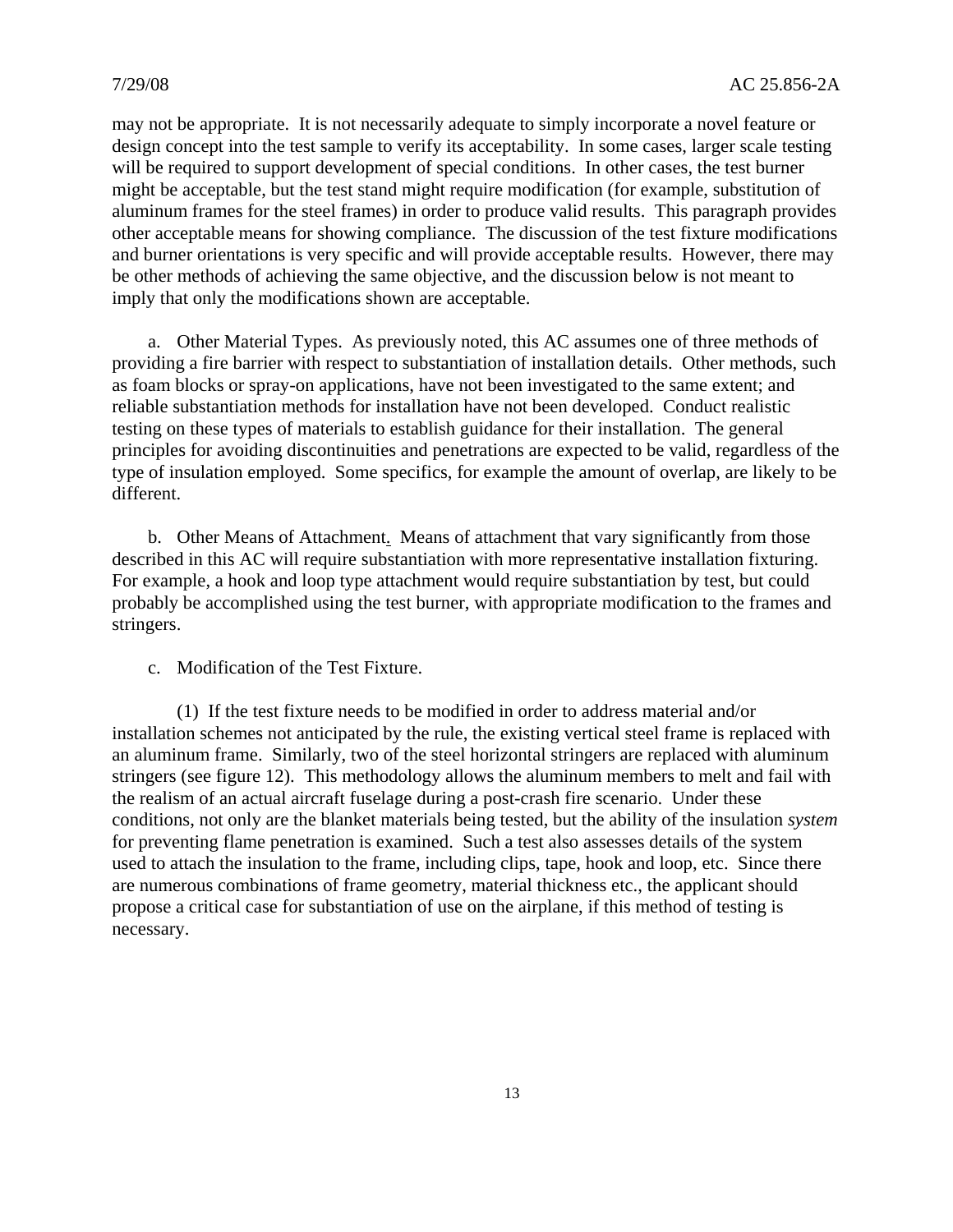

**Figure 12. Modified Test Fixture Incorporating Aluminum Components**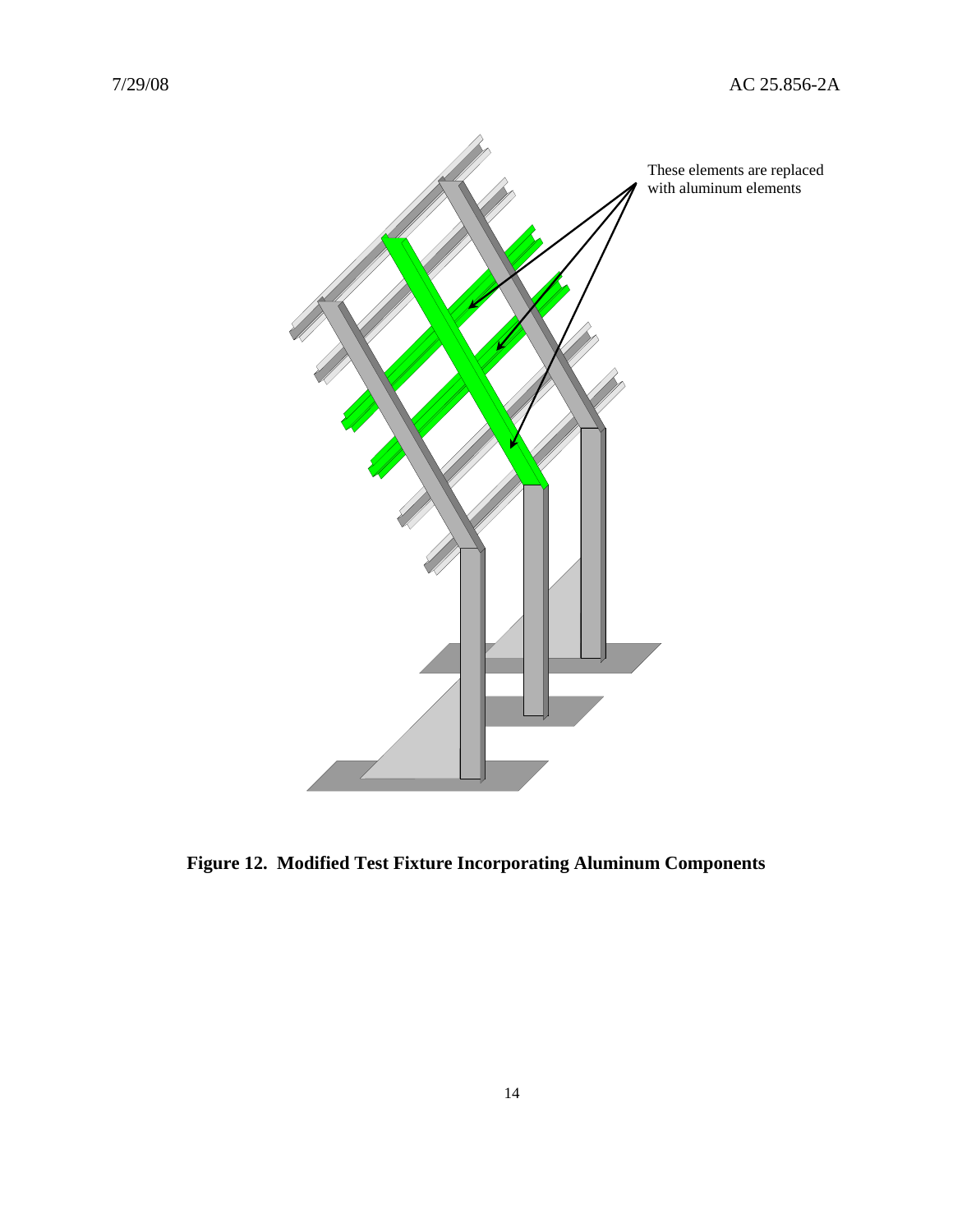

**Figure 13. Apparatus Configuration for Testing Overlap** 

 (2) To evaluate an overlap arrangement using less than 6 inches of overlap, both the test stand and its relationship to the burner need to be changed. Figure 13 illustrates the arrangement, which involves moving the burner (or stand) so that the burner flame impinges directly between two frames. In addition, the third stringer from the bottom (i.e., in line with the center line of the burner) is removed and the exposed seam of the overlap is positioned at this point (figure 14). For this configuration, only physical burnthrough is assessed (no heat flux measurement is required). This is because the geometry no longer represents the standard, and the heat flux measured on the back side would not be comparable to the standard. In addition, the basic material will be qualified in the standard configuration, and that will include assessment of the back side heat flux. It is acceptable to either leave the other frame bay empty, or install a complying material in the standard manner.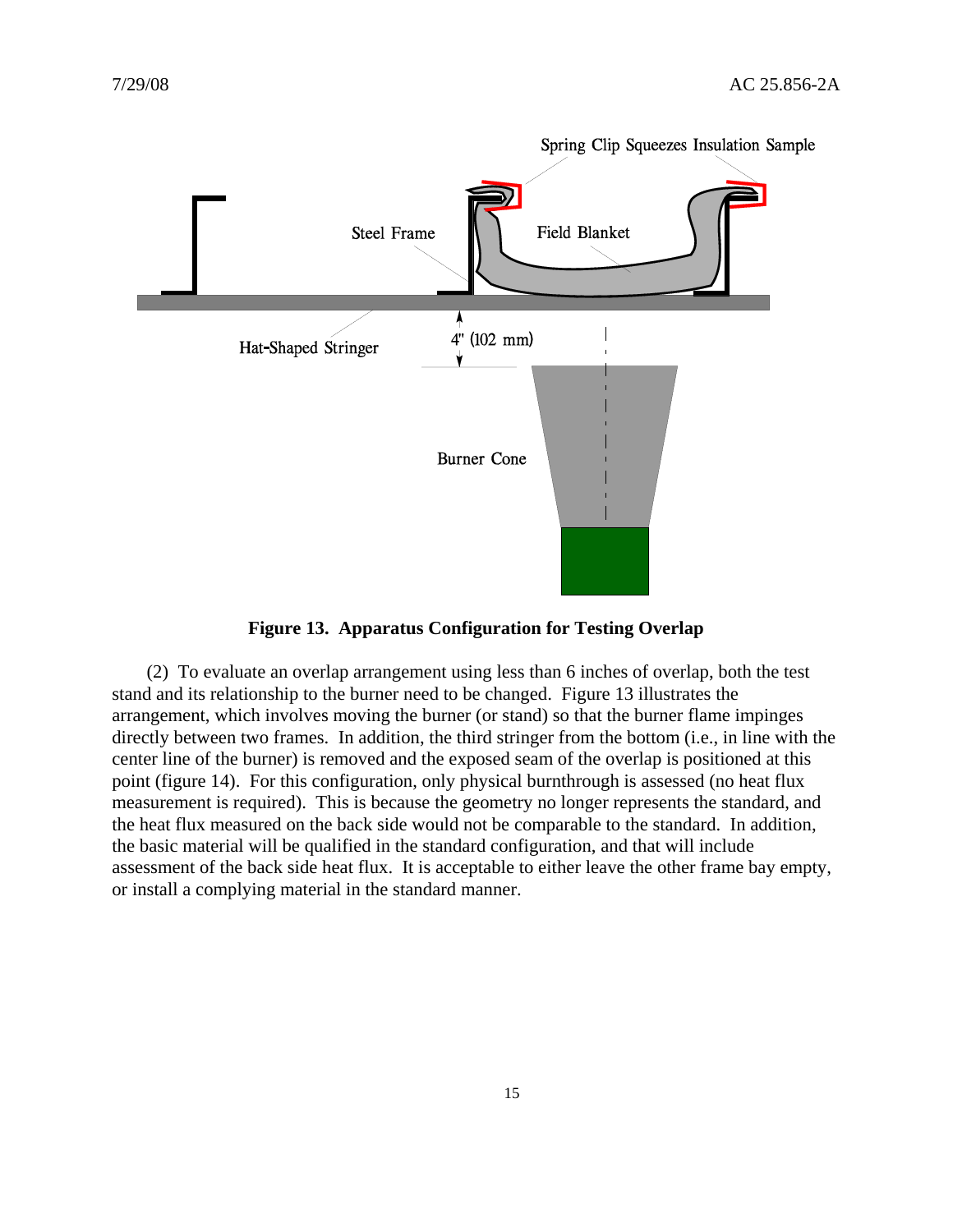

**Figure 14. Test Specimen Configuration for Testing Overlap**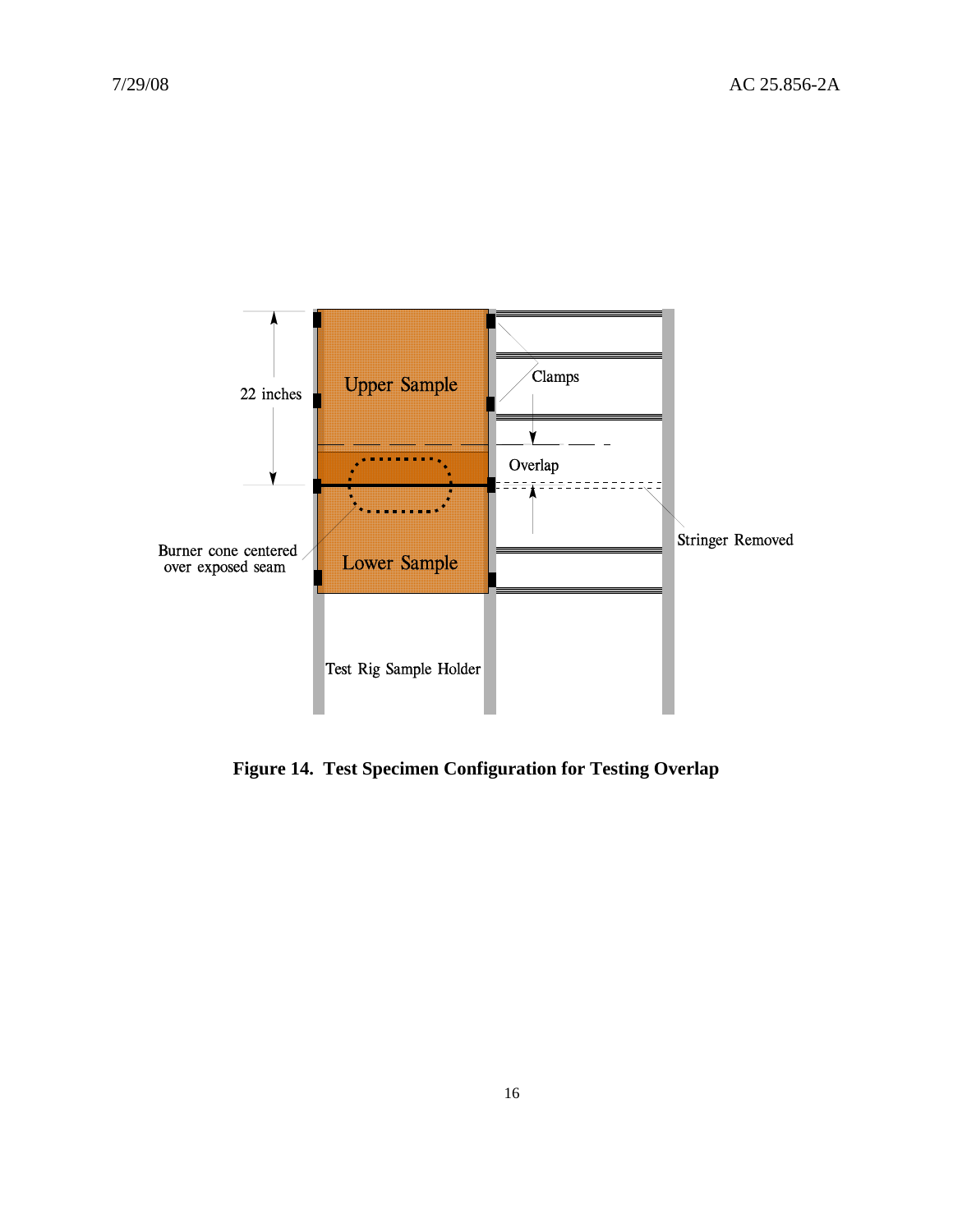

**Figure 15. Modified Apparatus for Testing Overlap**

9. INSTALLATIONS THAT DO NOT REQUIRE COMPLIANCE WITH § 25.856(b). As noted in paragraph 5e of this AC, the FAA may determine that certain installations will not contribute to fire penetration resistance, even if they complied with § 25.856(b). The following installations have been assessed and determined to fall into that category because of inherent characteristics of the installation, the location, or both.

 a. Lower lobe cargo doors: Lower lobe cargo doors leading into class C cargo compartments, and having a complete (recognizing that there will be cutouts for the hinges and possibly the operating handle) liner on the door meeting the requirements of the 'ceiling' portion of Appendix F, part III, do not require modification to the insulation inside the door.

 b. Passenger doors: If less than 12" of the door is in the lower half of the fuselage, the insulation on the door does not need to comply with § 25.856(b). If 12" or more of the door is in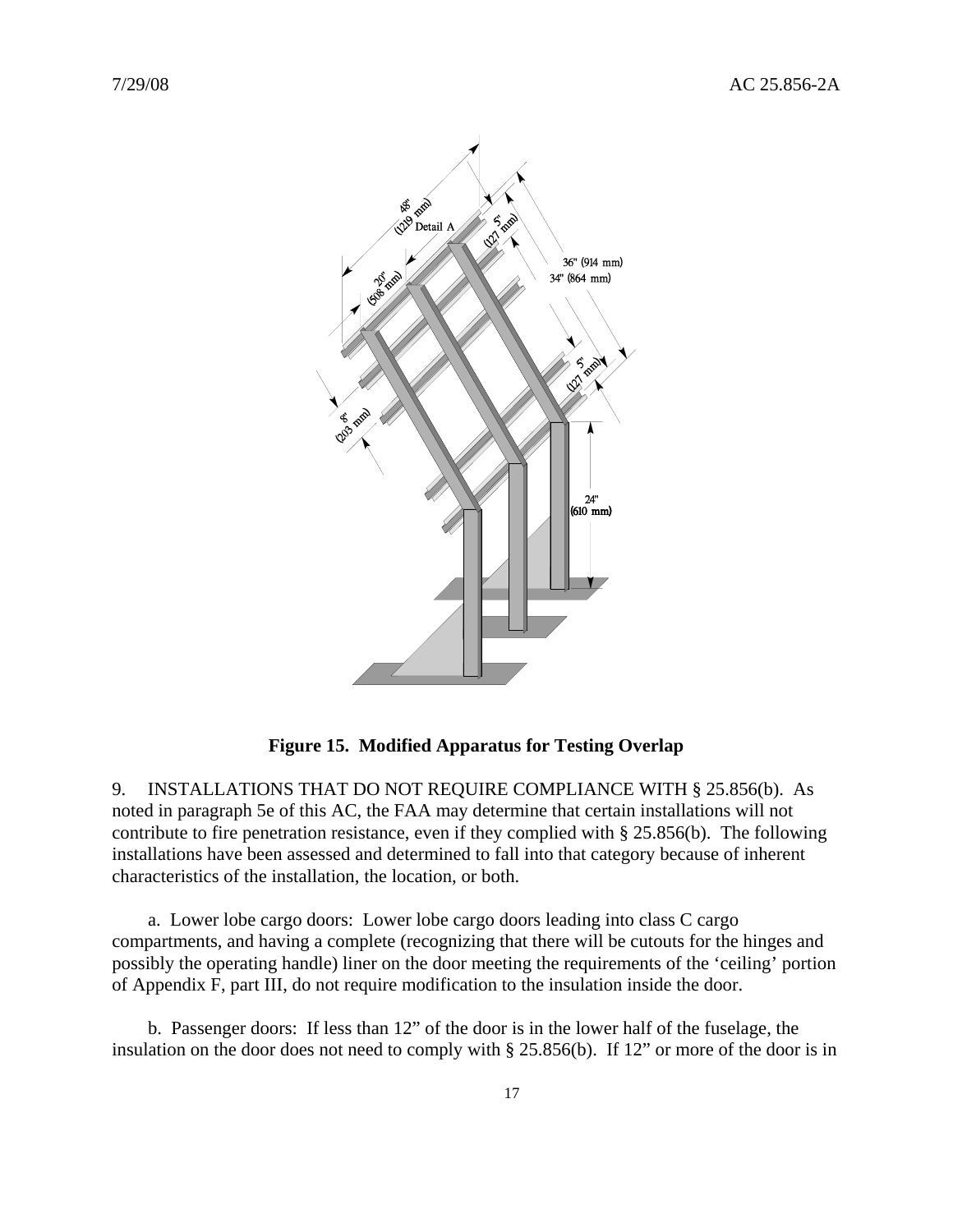the lower half, and insulation is held in place mechanically, the insulation material should meet the requirements of § 25.856(b), but the attachment method does not need to be tested. If the insulation is not held in place mechanically, a test of the actual attachment configuration is required. However, actual door structure should not be necessary, as long as the attachment method is represented in a test such as discussed in paragraph 8.

 c. Wing box: The wing box itself does not require improved insulation (assuming it is insulated). Note that the insulation installed on the outer skin in the fuselage above the wing box *does* require improved burnthrough protection for the portion that is in the lower half of the fuselage. See figure 16.



**Figure 16. Wingbox Area**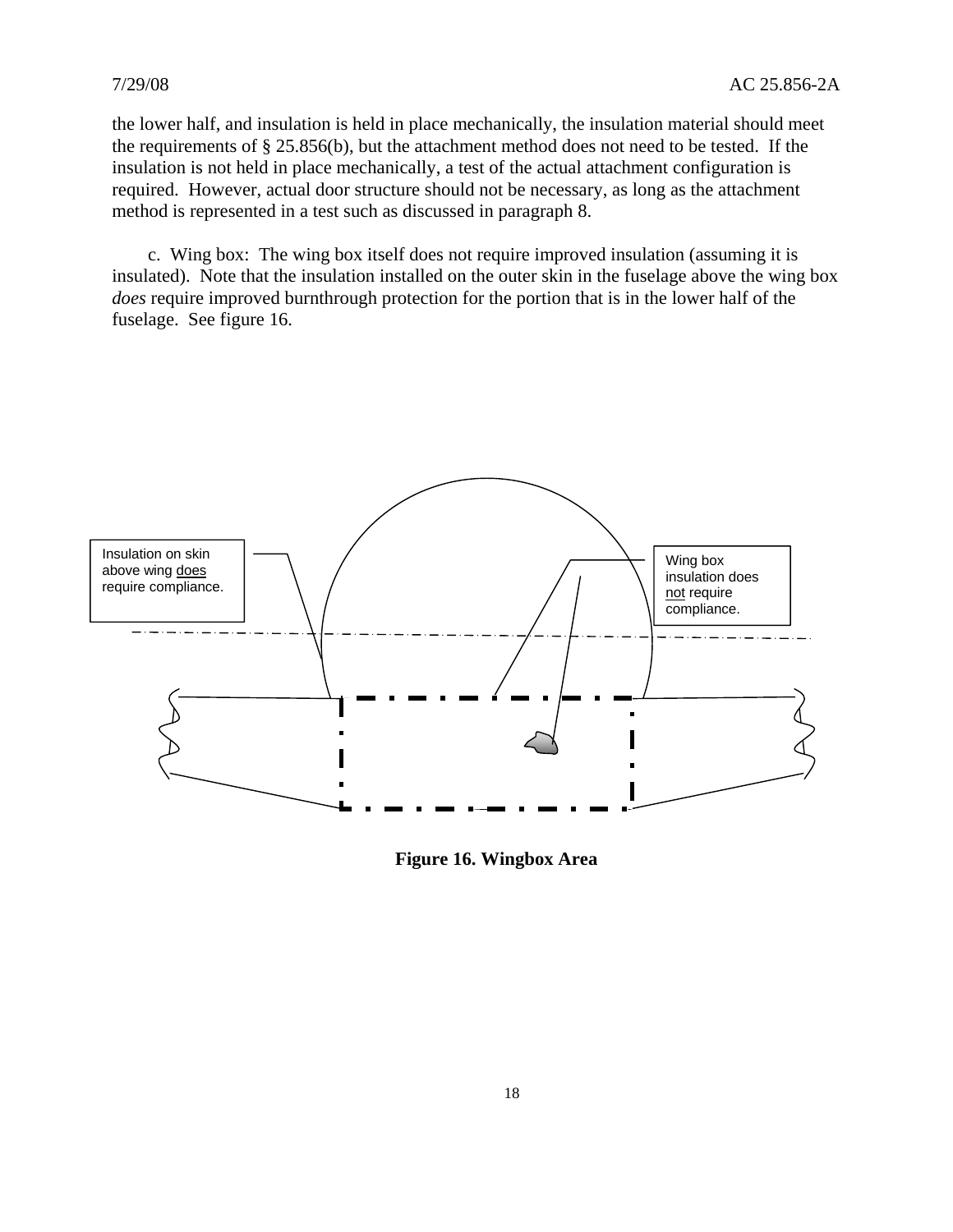d. Window line: Some allowance may be possible if the half-way point (between the upper and lower half of the fuselage) intersects the passenger windows. That is, adding insulation between closely spaced windows will not contribute to burnthrough protection in some cases. Because each installation is different, any proposals that involves noncompliant insulation between windows that are in the lower half of the fuselage should be coordinated with the FAA. See figure 17.



 e. Flightdeck. The flightdeck floor is often very close to the half-way point. Because of the changing geometry at the nose of the airplane, the half-way point can transition from above the flightdeck floor to below the flightdeck floor. In some cases, it may be acceptable to limit the burnthrough protection to the flightdeck floor. However, this should be coordinated with the FAA.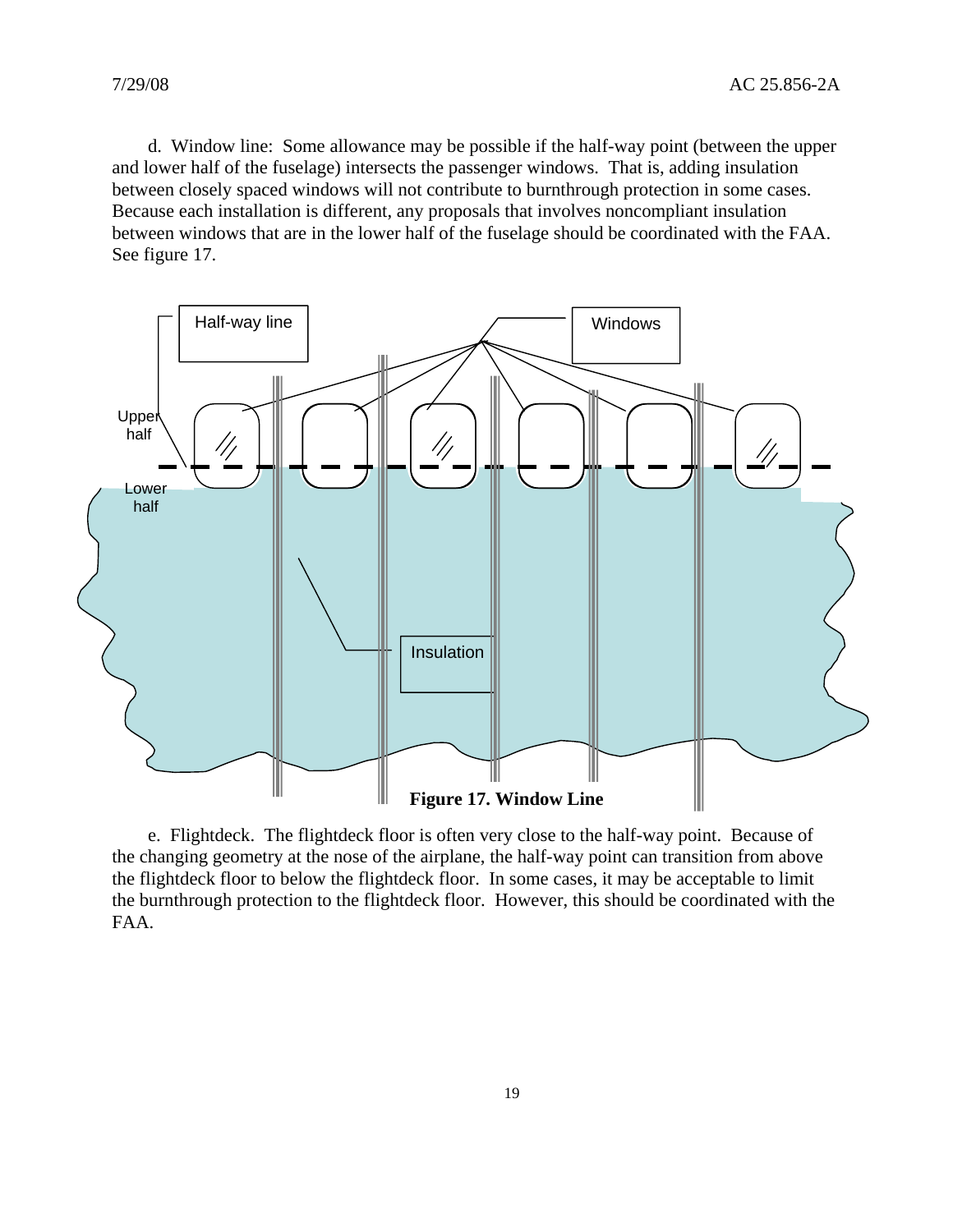10. TEST CONDITION DETAILS. 14 CFR 25, Appendix F, part VII, specifies a "modified, gun-type" burner such as a Park Model DPL3400 to obtain consistent test results. The FAA has also developed an alternative burner that does not rely on a motor driven fan and fuel pump. This burner is an acceptable "modified gun-type" and is discussed in more detail in Appendix 2 of this AC.

 a. Research has shown that laboratory test conditions can have an influence on test results. In particular, room temperature can affect the calibration, which will, in turn, influence the test results in certain cases. Maintaining consistent environmental conditions, especially between calibration and testing, improves the consistency and reliability of the test results.

 b. In addition to the calibration procedures described in Appendix F, part VII, it is useful to periodically "map" the heat flux of the burner over a larger area than is typically encompassed by the calibration measurement. Since each burner will have its own signature heat flux map, the important consideration is consistency; that is, a given burner should maintain approximately the same heat flux map over time.



**Figure 18. Heat Flux Mapping Fixture**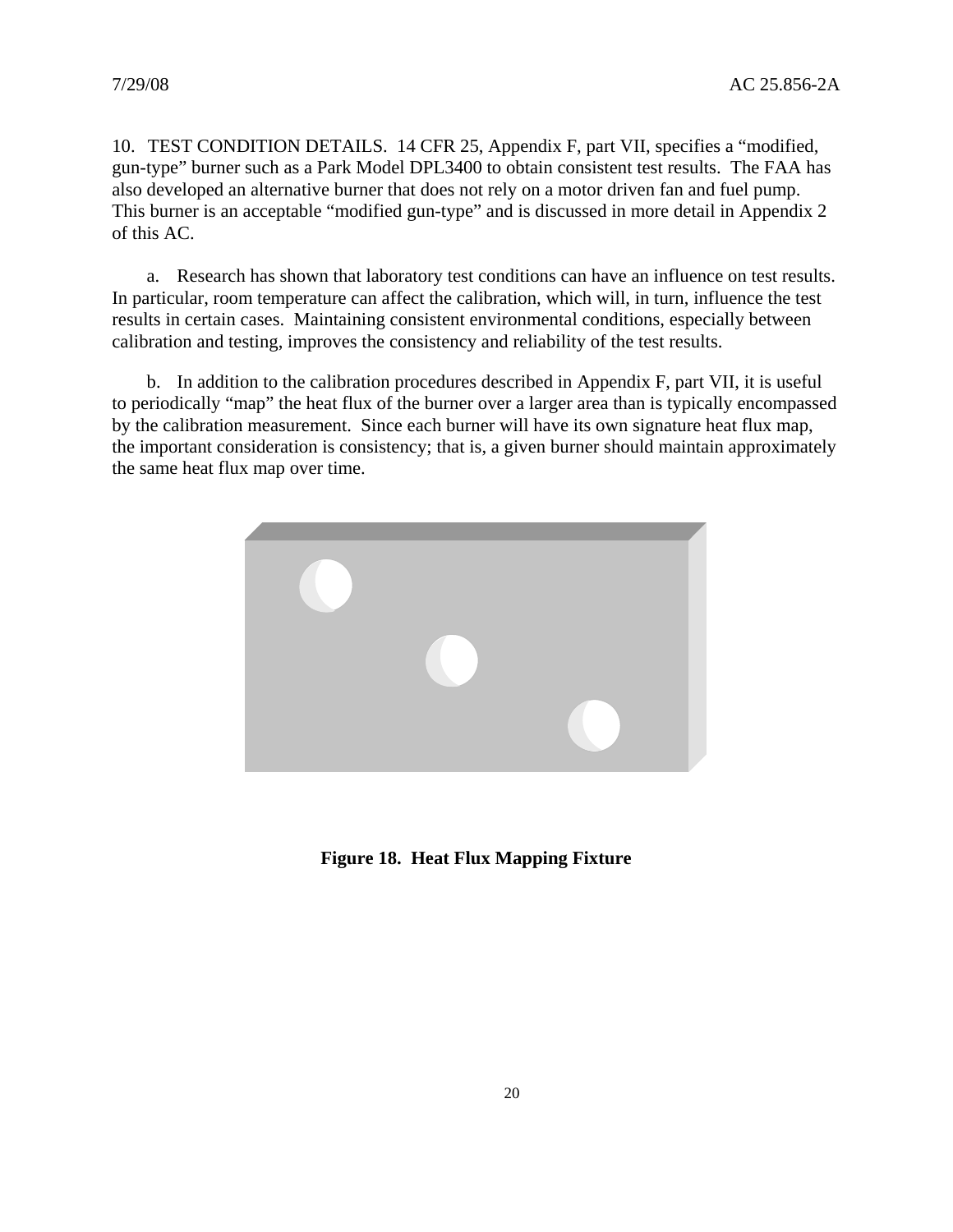

#### **Lab F, New Mapping Procedure w/Intake Duct, 2150 Ft/min**

**Figure 19. Example of Heat Flux Map**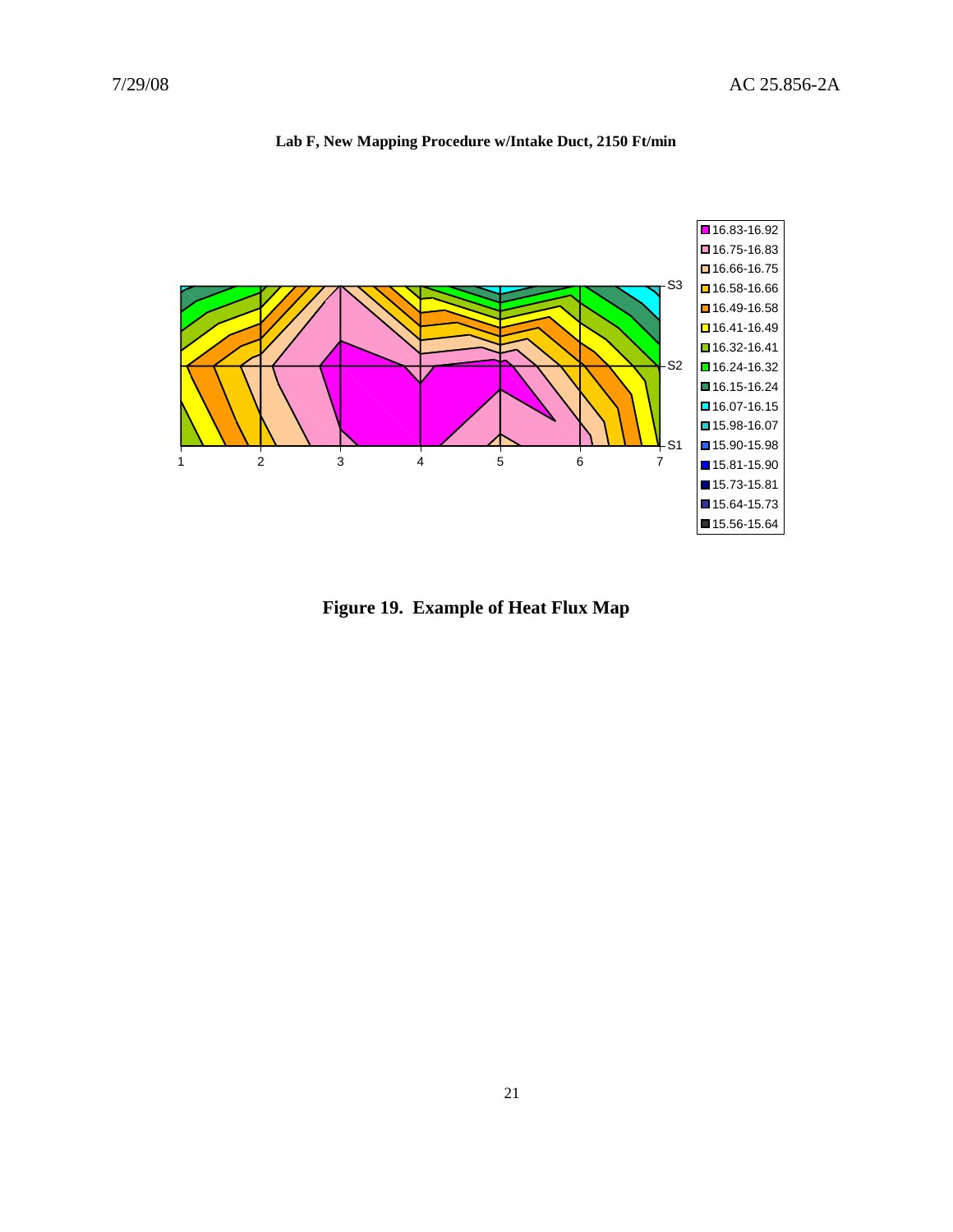c. The insulation film on each test blanket should have two small slits cut on the back side (away from the flame) to allow combustion gases to escape. This prevents the test blankets from "ballooning," which can alter test results. It is recommended that the 2-inch slits be cut into each blanket, far enough away from the center vertical frame so as not to influence test results. The ballooning phenomenon is not an issue in an actual airplane, because the airplane contains continuous structures and heat transfer mechanisms not present in the test fixture. Therefore, use of slits in the actual installation is not required.

 d. Fuel Nozzle. Appendix F, part VII, states that a 80°PL (hollow cone) fuel nozzle manufactured by Monarch delivers a proper spray pattern, when used in a Park Model DPL3400 burner. Due to manufacturing changes, this specific nozzle may not be available. In fact, the nozzles used in the Park Model DPL3400 burner evolved over the years. Since the nozzle is a very important element in achieving proper performance, the details of the nozzle design will have to be examined, to confirm that the correct configuration is used. The basic configurations are all similar and consist of a nozzle body and two internal components. Inside the threaded nozzle-body there is a slightly concave swirl disc, which is held tightly against the underside of the concave-tipped nozzle-body, using a threaded backing plug. Only a nozzle with a "slotted" back is recommended. Unless the nozzle contains a "slotted" backing plug, it may not perform acceptably. The original, slotted-backing-plug nozzles were designated as "F-80." Later versions of that nozzle did not contain this designation but can be identified by a hexagonal backing plug. Experience has shown that a 6.5 gallons per hour (gph) 80 degree, PL nozzle (with a slotted backing plug), with the fuel pressure adjusted to produce the required 6 gph (approximately 85 pounds per square inch), will produce satisfactory results. The actual flow rate should be verified any time the nozzle is changed, even if the nozzles are the same model. Note that although the nozzle is intended to have a symmetrical, hollow-cone spray pattern, the spray pattern may vary from unit to unit. Therefore, the rotational position of the nozzle, regardless of the stator position, can influence the heat flux measurement and potentially influence the test results. To facilitate calibration it is useful to document the optimum nozzle position.

 e. Burner casting. There are two main types of burner castings commonly in use. These are known as 'socket' and 'flange,' descriptors for the way the draft tube fits into the housing. Experience has shown that the socket type burners tend to produce somewhat higher velocity exit airflow for the same calibration settings. This can result in conservative test results.

 f. Airflow through the burner is of critical importance. Ideally, air should only enter and leave the burner through the air inlet and outlet respectively. The burner housing and any other potential sources of air leaks should be sealed. In addition to measuring the airflow into the burner, it may also be useful to measure the airflow out of the burner. This helps confirm consistency of performance and accuracy of the measurements. Variations in airflow can greatly influence the test results, with all other parameters being equal. For this reason, regularly calibrate the air velocity meter. As with heat flux, it may be useful to periodically map the airflow out of the burner cone to monitor consistency of performance.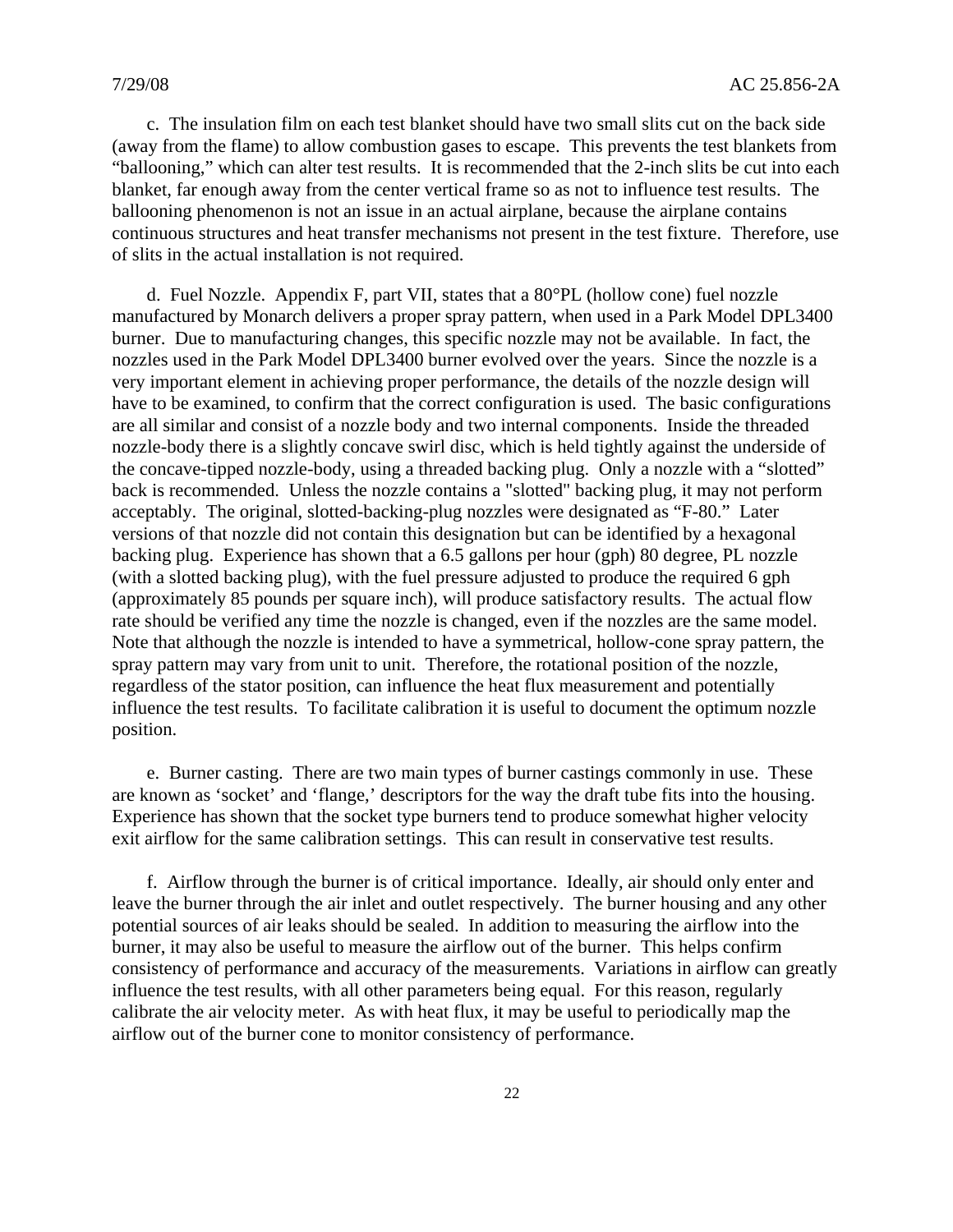#### g. Stators.

 (1) The burner should have a stator at the exit of the draft tube. A Monarch F-124 stator is recommended to produce the most consistent results.

 (2) Appendix F, part VII, calls for an internal stator inside the draft tube. A Monarch H215 stator is recommended to produce the most consistent results. However, there are slight variations in the casting for that stator that may make it necessary to modify the stator in order to achieve calibration. Such modifications consist of surface treatment to the stator vanes and have the effect of altering the airflow so that the heat flux measurement can be achieved at the specified location. These modifications do not change the intensity of the burner flame, but are a calibration aide.

 h. Igniters. The length of the igniters is not specified in Appendix F. Experience has shown, however, that the igniter's overall length should be as shown in figure 18.



**Figure 20. Igniter Geometry** 

 i. Test specimen mounting frame. The center vertical frame can become distorted from repeated exposure to the test burner. Deviations from true of more than +/- 0.25" should be corrected to avoid affecting test results. Note that the gauge of the center vertical frame is heavier than the frames on the sides.

 j. Fuel and air temperature. The fuel and air temperature controls discussed in Appendix 2, paragraph 7 may also prove valuable when calibrating and testing with the standard burner.

#### *Signed by Ali Bahrami*

Ali Bahrami Manager, Transport Airplane Directorate Airplane Certification Service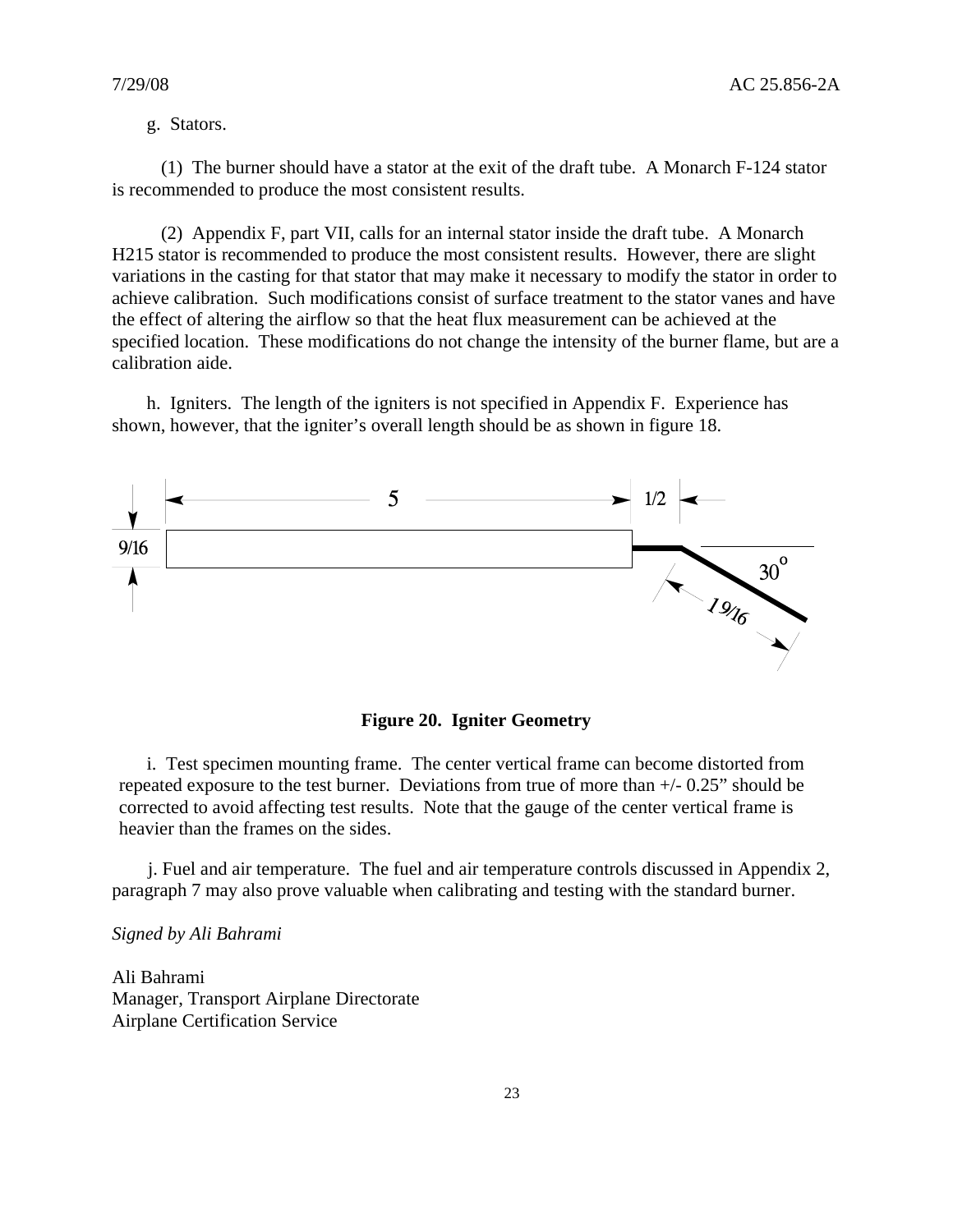# **Appendix 1**

## **Acceptable Installation Approaches**

## **1. Batting Systems**

Figures 1-1 through 1-3

#### **2. Barrier Systems**

Figures 1-4 through 1-8

# **3. Encapsulating Systems**

Figures 1-9 through 1-10



**Burnthrough Resistant Batting** 

**Figure 1-1. Conventional Replacement Batting System**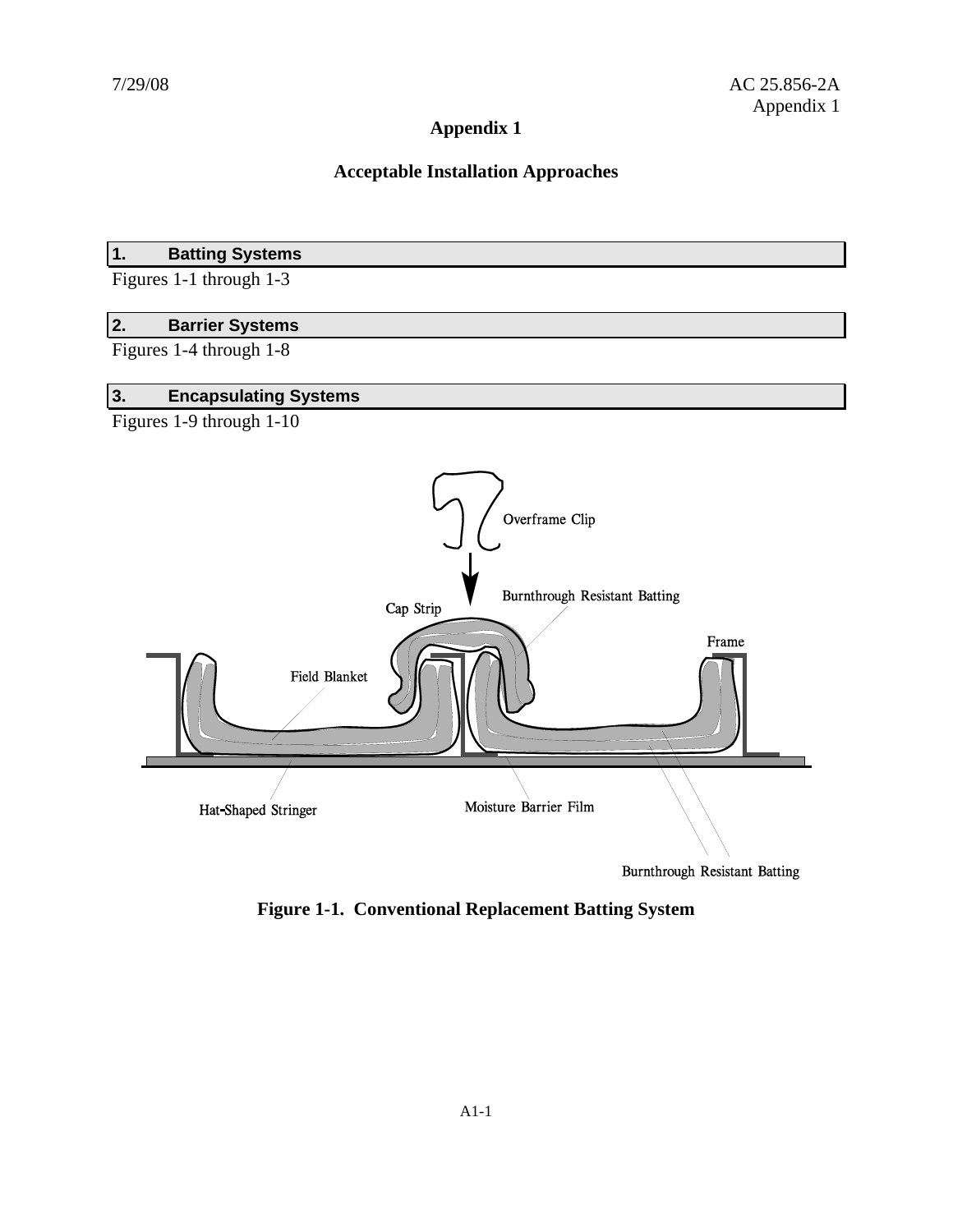

**Figure 1-2. Integrated Capstrip/Field Blanket Replacement System** 



**Figure 1-3. Combination Fiberglass/Replacement Batting System**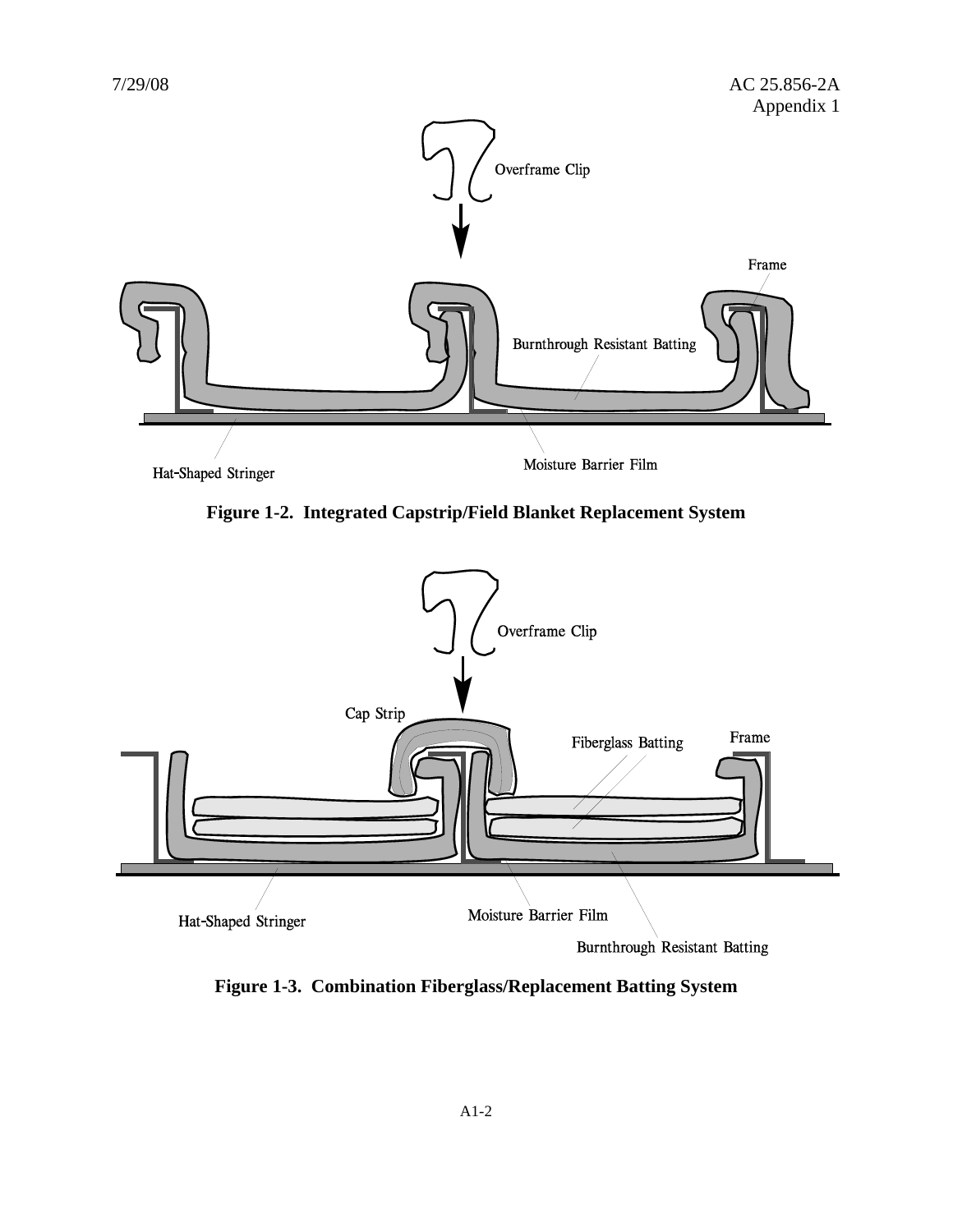

**Figure 1-4. Barrier Material Used in Conjunction with Fiberglass** 



**Figure 1-5. Barrier Material Used (including over frame) in Conjunction with Fiberglass**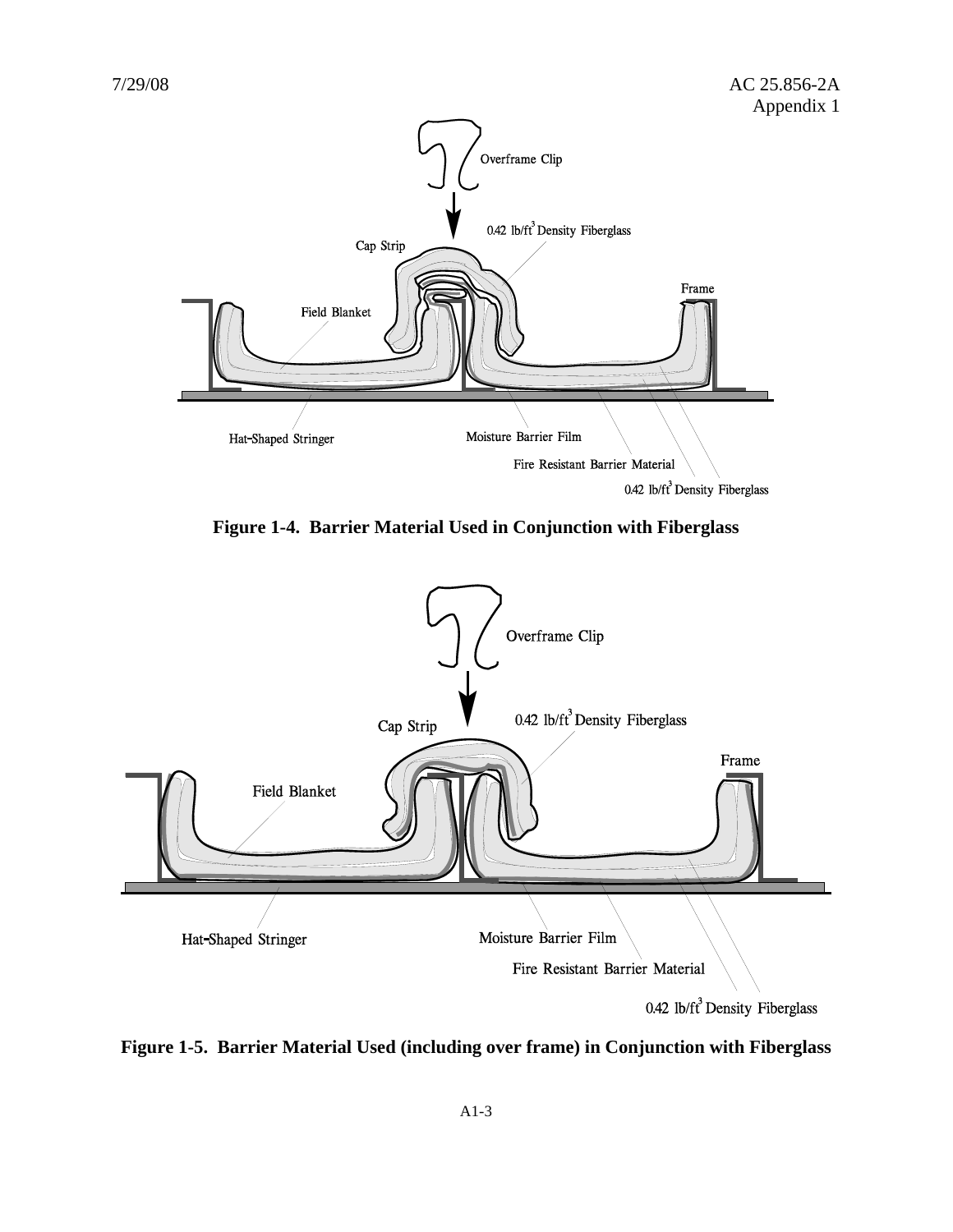

**Figure 1-6. Barrier Material Used in Conjunction with Fiberglass**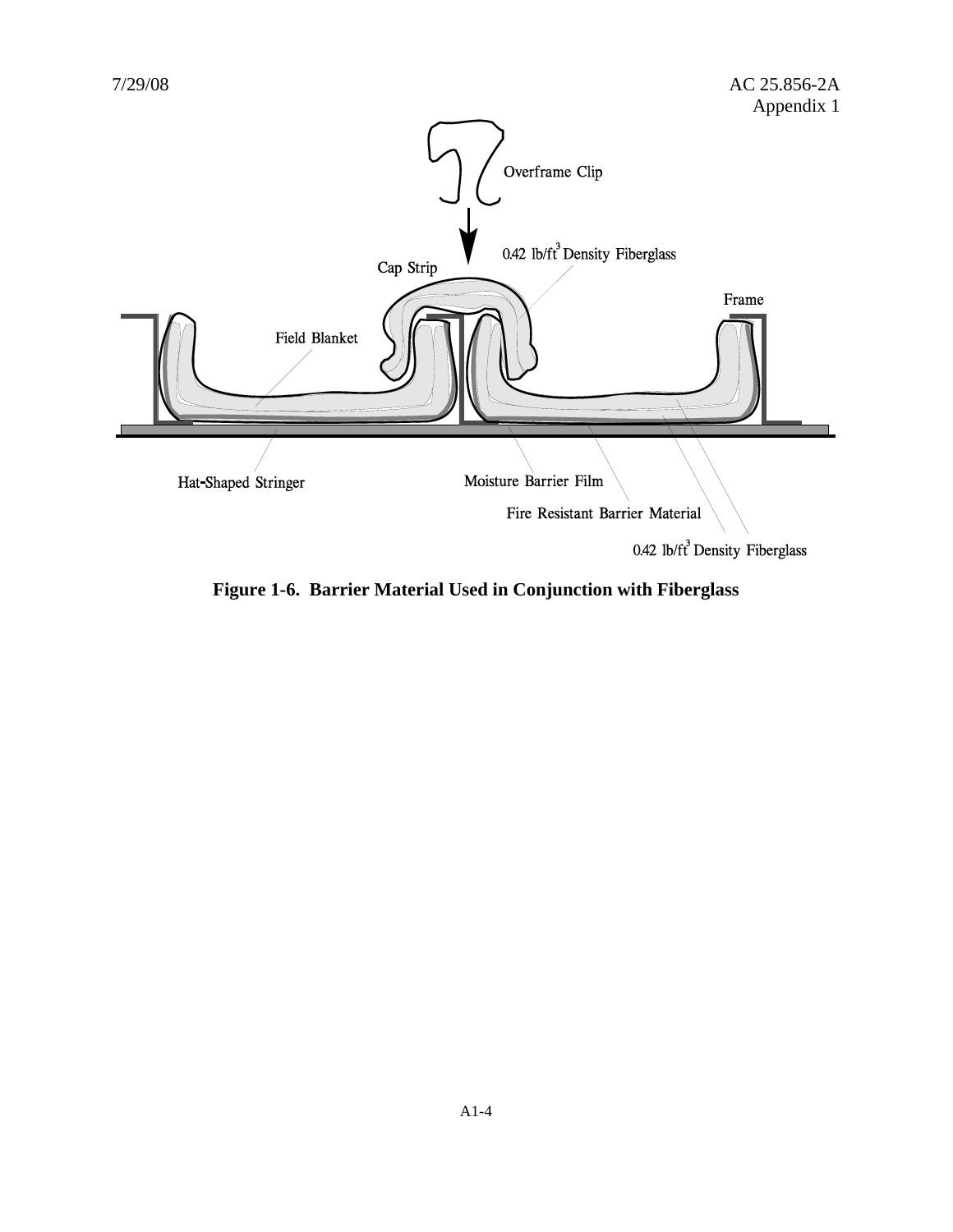

**Figure 1-7. Barrier Material Used in Conjunction with Fiberglass**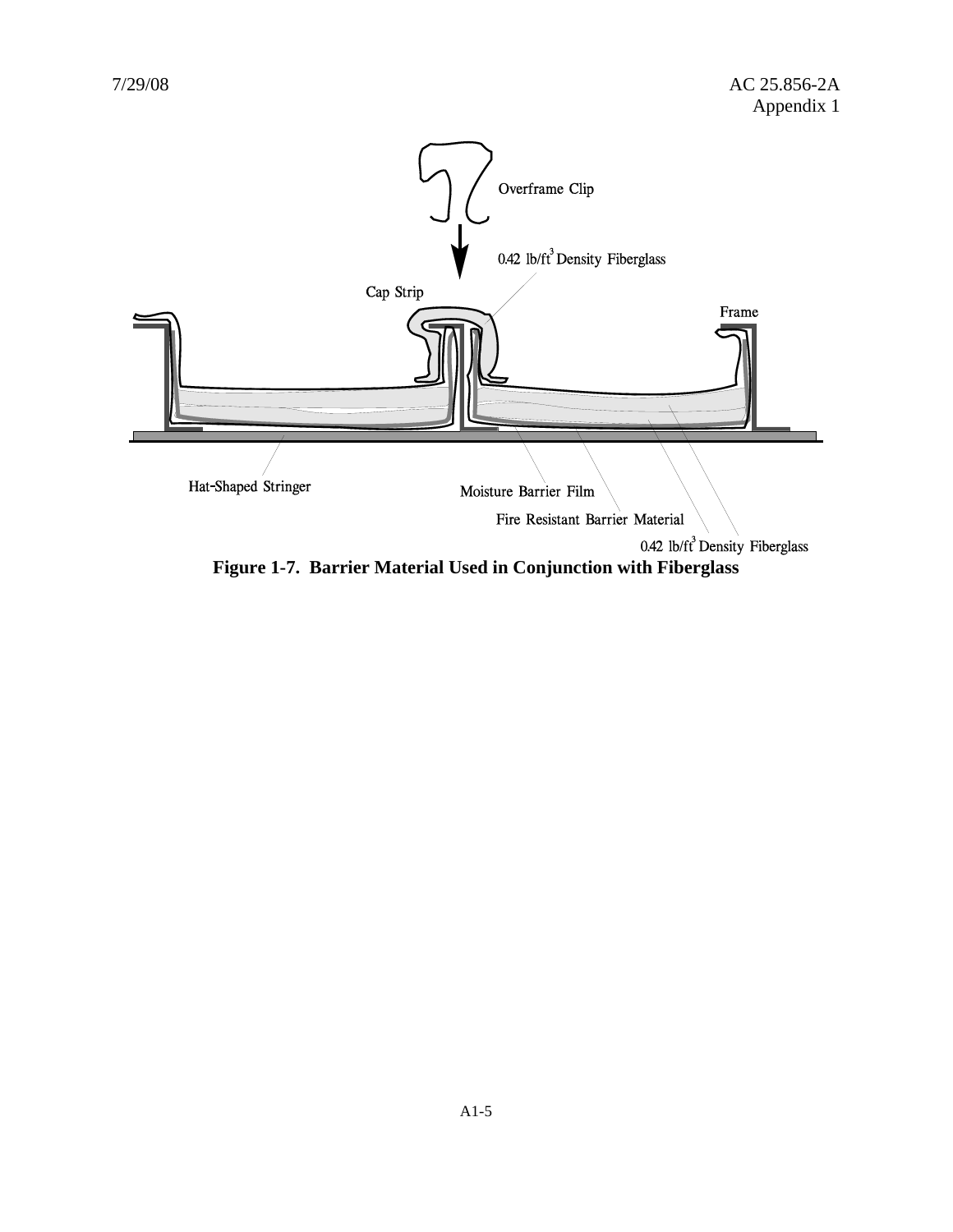

**Figure 1-8. Barrier Material Used in Conjunction with Fiberglass**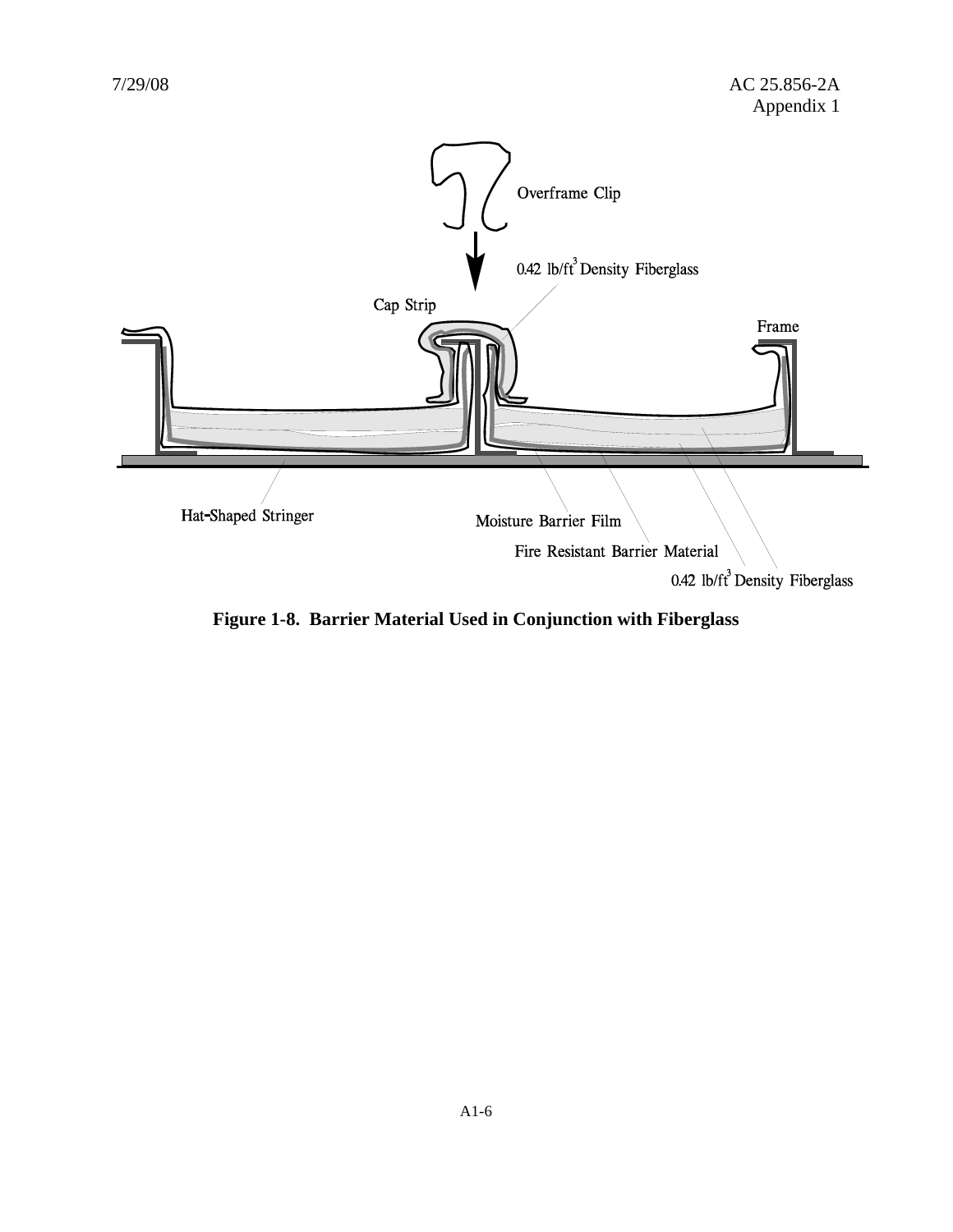

**Figure 1-9. Encapsulating Film System Used in Conjunction with Fiberglass** 



**Figure 1-10. Encapsulating Film System Used in Conjunction with Fiberglass**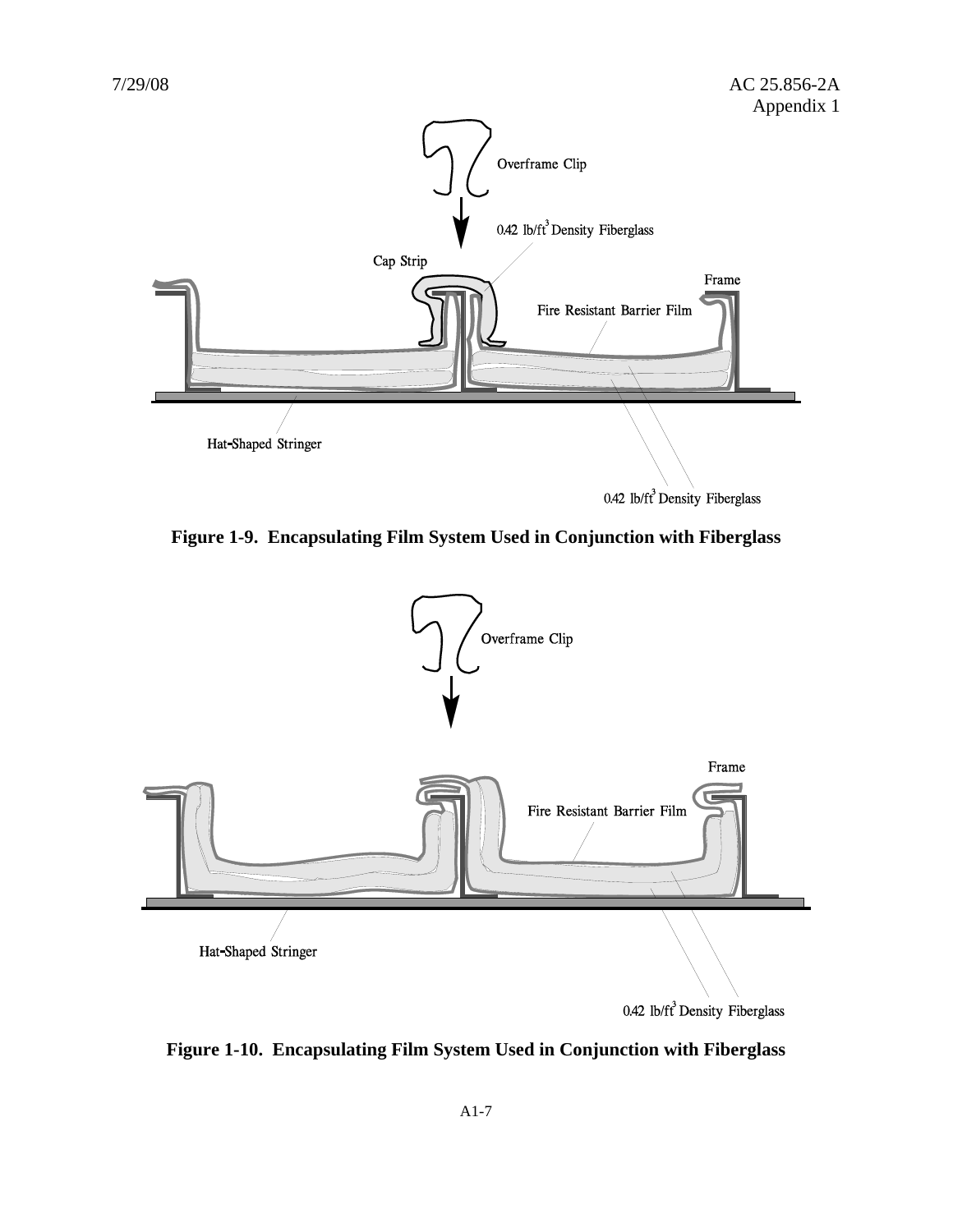# **Appendix 2**

## **Alternative Burner**

1. Introduction. Section 25.856 specifies the test method required for compliance, but also allows for "other approved equivalent test requirements." Generally, an equivalent test method is one that produces the same test results as the standard method, for any material tested. Because there are several parameters that dictate the test results for a given material, it is not a simple matter to define an equivalent method. However, the FAA has developed an alternative to the burner discussed in part 25, Appendix F, part VII, that eliminates the most significant sources of variability in test results. This 'Next Generation' burner, or NexGen, relies on constant air mass flow and does not involve motor driven accessories.

2. Use of this alternative burner test method. The test method in this appendix is intended to be adopted in total, if it is used. Following one section of the test method from this appendix and another section of the test method from Appendix F, part VII, is not covered by this AC. If an applicant proposes to use sections from more than one version of a test method to show compliance, the applicant must first obtain approval from the cognizant FAA Aircraft Certification Office and an issue paper will likely be required. The applicant's request should be coordinated with the Transport Airplane Directorate's Transport Standards Staff.

3. Additional specifications. Note that this appendix specifies several parameters that are not covered in Appendix F, part VII. These are parameters that may have an influence on calibration or test results, although the exact effects have not been established. Because the NexGen burner eliminates the major sources of performance variation found in the standard burner, the influence (or potential influence) of secondary parameters is more easily seen. In order to provide the most reproducible results, we have eliminated as much variability as practicable.



**Figure 2-1. General Arrangement**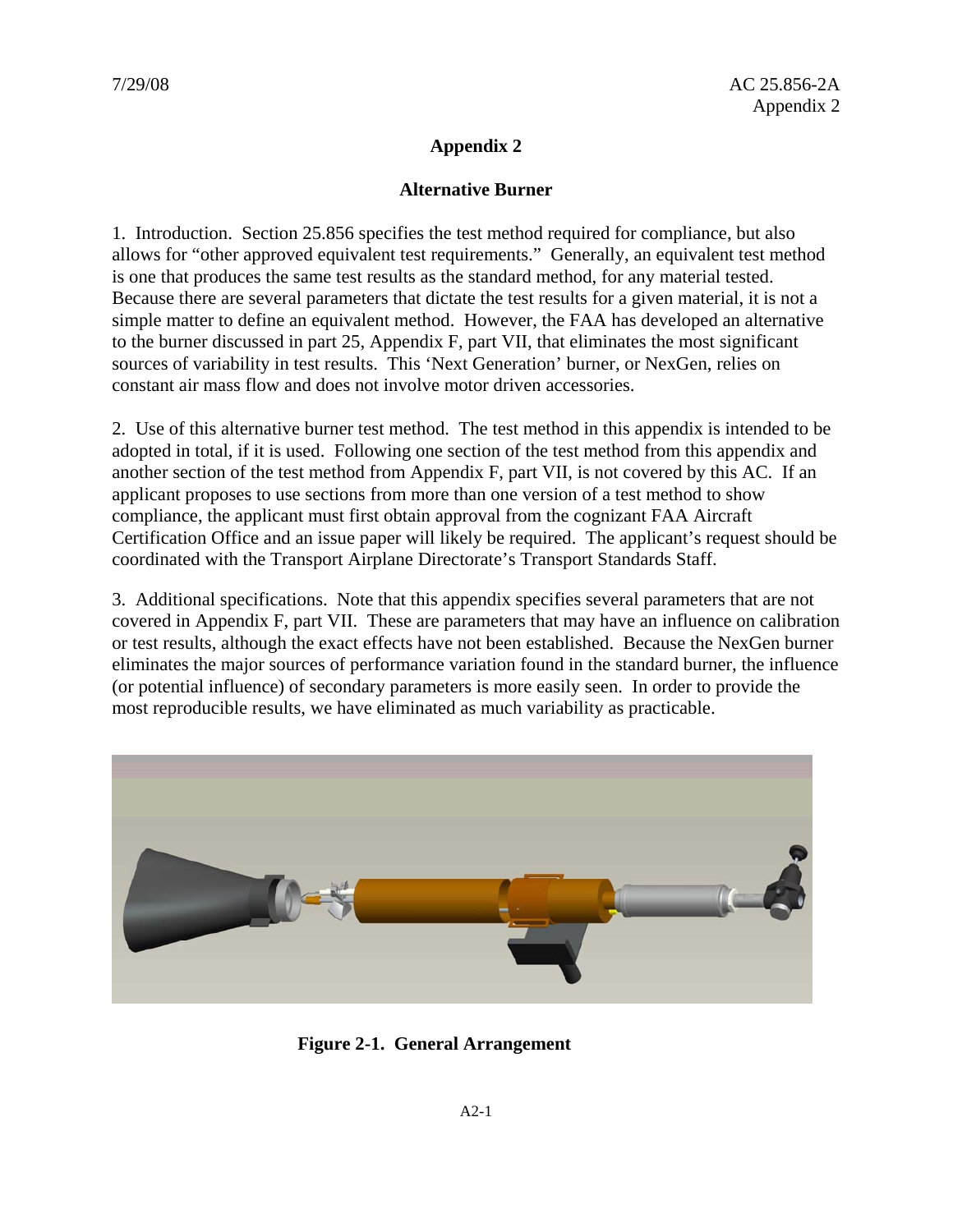4. General Description. The NexGen burner consists of a pressurized air and fuel supply to replace the existing motor driven pump and blower. The burner utilizes a sonic orifice to control the quantity of air supplied to the flame. This approach produces very consistent results compared with the standard burner. The components upstream of the air/fuel inlets (e.g., stators, igniter, burner cone) are the same as discussed in Appendix F, part VII. See figure 2-1 for the general arrangement. A more detailed description of the burner is available at: http://www.fire.tc.faa.gov/reports/reports.asp.

5. Air supply. The air metering device supplied with the NexGen burner is a sonic orifice, which requires a constant, steady supply of compressed air in order to deliver a fixed mass flow rate of air to the burner. The attached pressure regulator comes ready to attach to the lab air supply via a 1" national pipe thread female connection. The compressed air supply required must provide a steady pressure of at least 57 pounds per square inch gauge (psig) in a 1" line, with a mass flow of at least 63 standard cubic feet per minute. The compressor must also maintain this pressure for extended periods of time (6 minute max test time). These figures are minimums, however, and a certain design factor should be added so that the equipment is not operated at or beyond its operating capability. An Ingersoll Rand SSR series, with an Ingersoll Rand Hydroguard™ refrigerated dryer provides acceptable performance.

The inlet air must also be conditioned prior to reaching the burner. Changes in the density (caused by temperature and water content) of the incoming air can affect the burner exit velocity, which is a critical component of the burnthrough time. Both the temperature and the moisture content can be controlled by installing an in-line heat exchanger followed by a water separator. The heat exchanger uses cool water to remove heat from the air stream, and the water separator will remove any water that has condensed due to cooling. For the heat exchanger, McMaster Carr part number 43865K78 is suitable. For the water separator, McMaster Carr part number 43775K55, is suitable.

6. Fuel supply. The fuel nozzle installed in the burner requires a steady supply of pressurized fuel at 120 psig. The suggested method of fuel pressurization is to construct a pressure vessel capable of containing fuel and compressed gas (nitrogen or air) at 120 psig. The layout of the fuel supply system is shown in figure 2-2. The use of a mechanical pump driven by an electric motor may also work, but should be shown to provide an equivalent level of performance to the pressurized fuel tank system.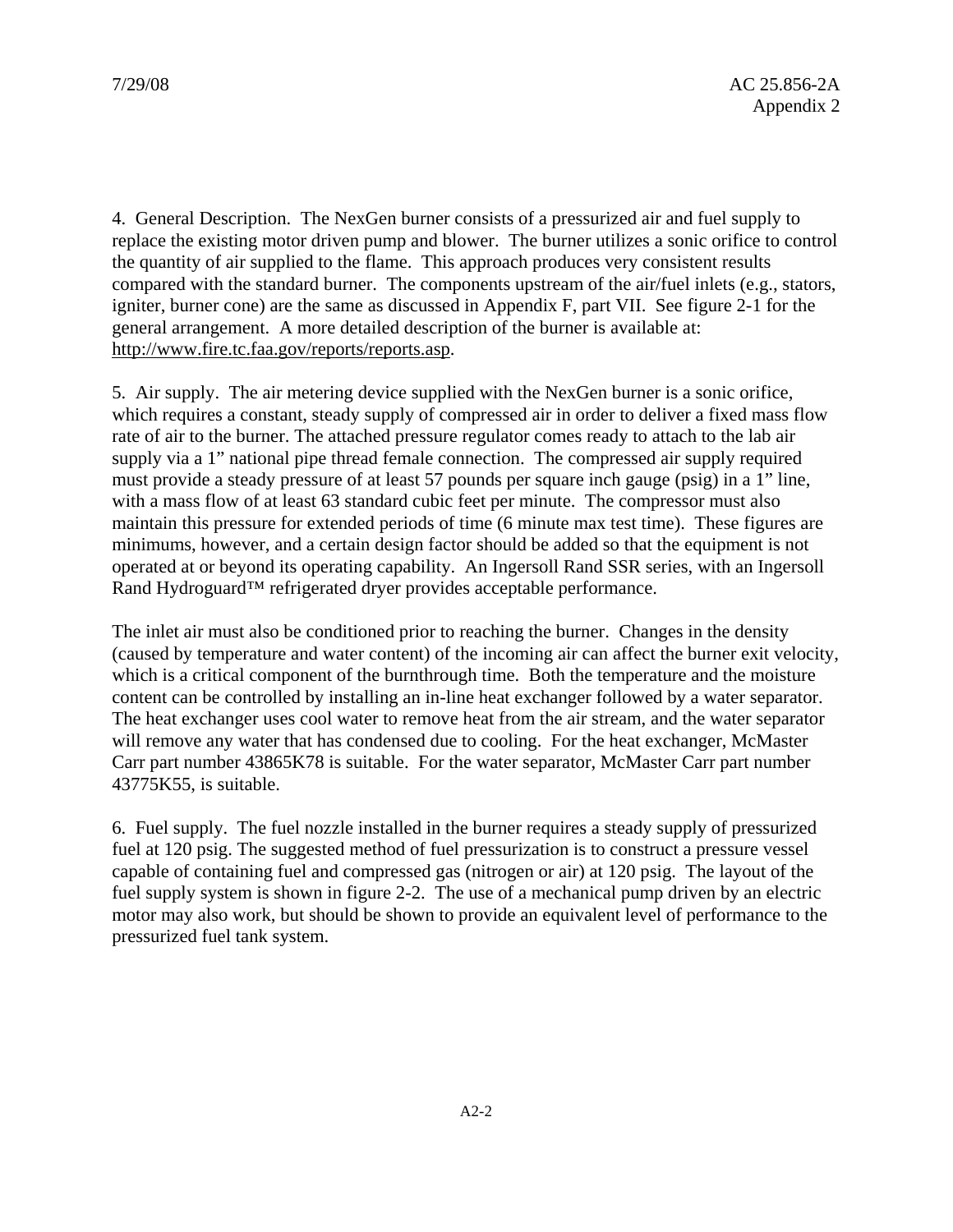

**Figure 2-2. Fuel System Schematic** 

7. Fuel and Air Temperature. Experience has shown that the temperature of the fuel and air can influence test results to some degree. This is really only critical with materials with burnthrough performance that is relatively close to the pass/fail criteria. Nonetheless, the consistency of the tests can be improved if the air and fuel temperature is controlled. A schematic of a heat exchange system can be seen in figure 2-3.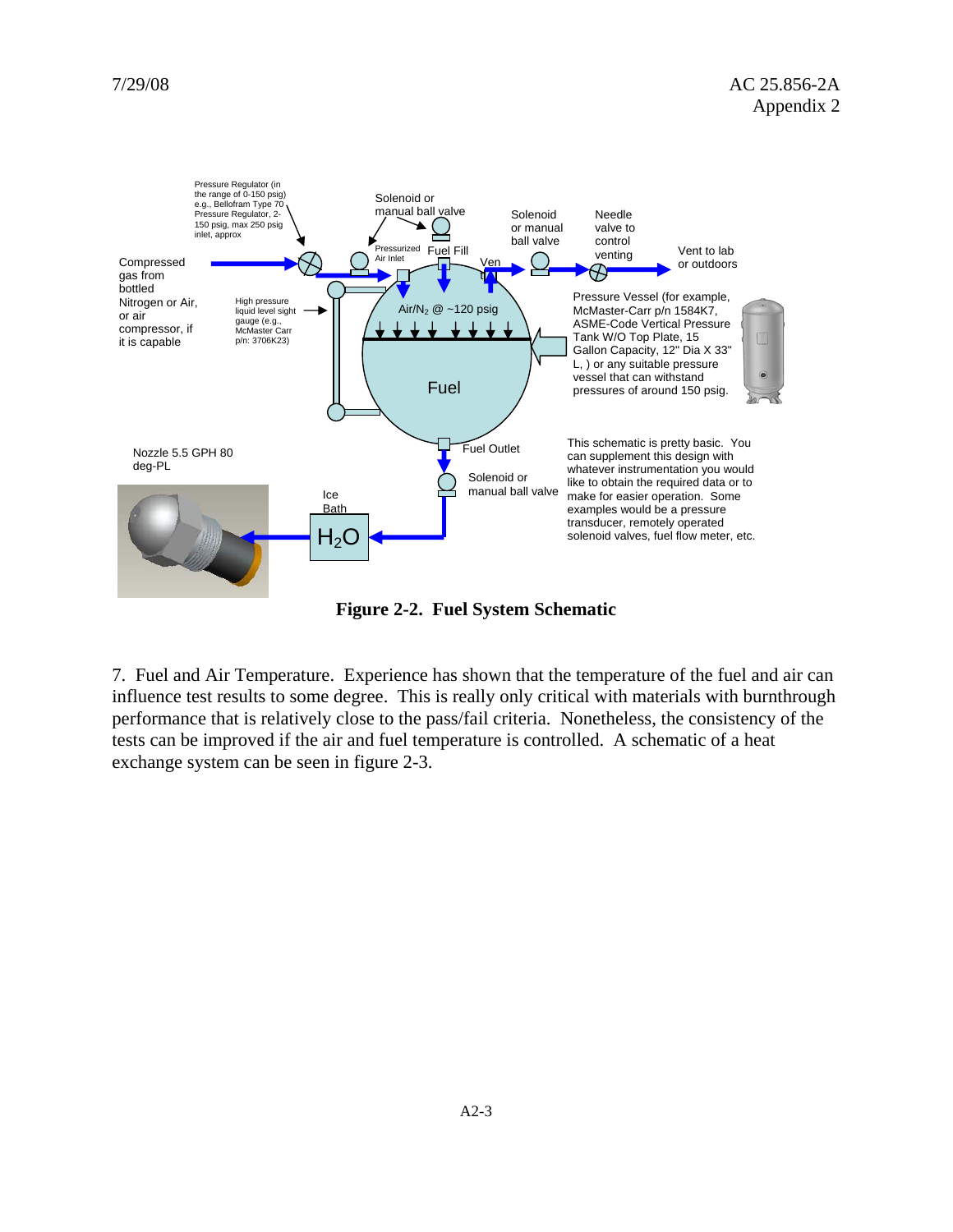

**Figure 2-3. Heat Exchange System Schematic** 

a. Fuel temperature. The fuel temperature must initially be between  $32^{\circ}$ - $40^{\circ}$ F, and must not vary more than 10°F for the length of a test. A 5° variation is not unusual. This can be achieved by using an ice bath to chill the incoming fuel, and using insulation to cover all of the fuel lines and gauges to protect them from flame radiation.

 b. Air temperature. The air temperature should not vary outside of the 40°-60°F range during the length of a test. This can be achieved by using the in-line heat exchanger discussed in paragraph 4, above. If the water temperature is not cold enough to attain this temperature range, the water can be run through the same ice bath to further cool the incoming air. Run the air for 5-10 minutes before testing, to ensure that the air has reached a quasi-steady temperature, and is well within the 40°- 60°F range during the test. All exposed air lines should be covered in insulation as well, to protect from being heated by burner flame radiation.

8. Fuel and Air Pressure. The pressure of the fuel and air can similarly influence performance. The fuel pressure should be measured just upstream of the fuel temperature measurement point. The fuel pressure should be set to 120 psig. As noted in the air supply discussion above, a minimum continuous 57 psig is necessary for consistent operation.